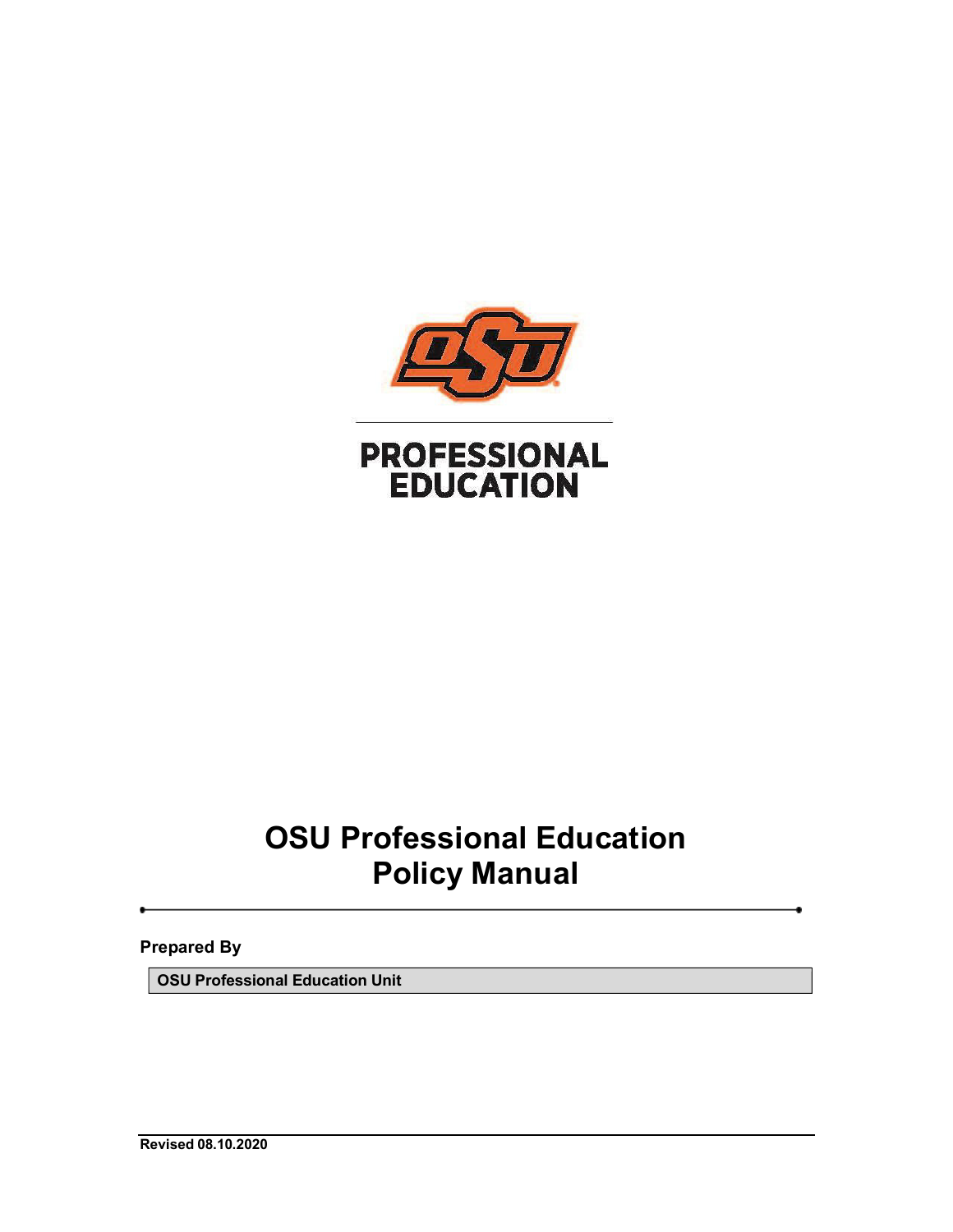# **TABLE OF CONTENTS**

| 1              |     |                                                                                 |  |  |  |
|----------------|-----|---------------------------------------------------------------------------------|--|--|--|
|                | 1.1 |                                                                                 |  |  |  |
| $\overline{2}$ |     |                                                                                 |  |  |  |
|                | 2.1 |                                                                                 |  |  |  |
|                | 2.2 | Enrollment in Lab & Clinical Experiences for Admission5                         |  |  |  |
|                | 2.3 | Accepting Admission to Professional Education from Other Oklahoma               |  |  |  |
|                | 2.4 |                                                                                 |  |  |  |
| 3              |     |                                                                                 |  |  |  |
|                | 3.1 | Practicum Requirements for Students Previously Certified at Different<br>Levels |  |  |  |
|                | 3.2 | Student Teachers Serving in a Substitute Teacher Role6                          |  |  |  |
|                | 3.3 |                                                                                 |  |  |  |
|                | 3.4 |                                                                                 |  |  |  |
|                | 3.5 |                                                                                 |  |  |  |
|                | 3.6 |                                                                                 |  |  |  |
|                | 3.7 | Completion of Subject Area Test Prior to Student Teaching 13                    |  |  |  |
|                | 3.8 |                                                                                 |  |  |  |
|                | 3.9 | PEU Field Experience Course Completion Policy14                                 |  |  |  |
| 4              |     |                                                                                 |  |  |  |
|                | 4.1 | Candidates Convicted of Felony Criminal Activity  15                            |  |  |  |
|                | 4.2 |                                                                                 |  |  |  |
|                | 4.3 |                                                                                 |  |  |  |
|                |     | Foreign Language Requirement for Certification15                                |  |  |  |
| 5              |     |                                                                                 |  |  |  |
|                | 5.1 |                                                                                 |  |  |  |
|                | 5.2 |                                                                                 |  |  |  |
|                | 5.3 |                                                                                 |  |  |  |
|                | 5.4 |                                                                                 |  |  |  |
| 6              |     |                                                                                 |  |  |  |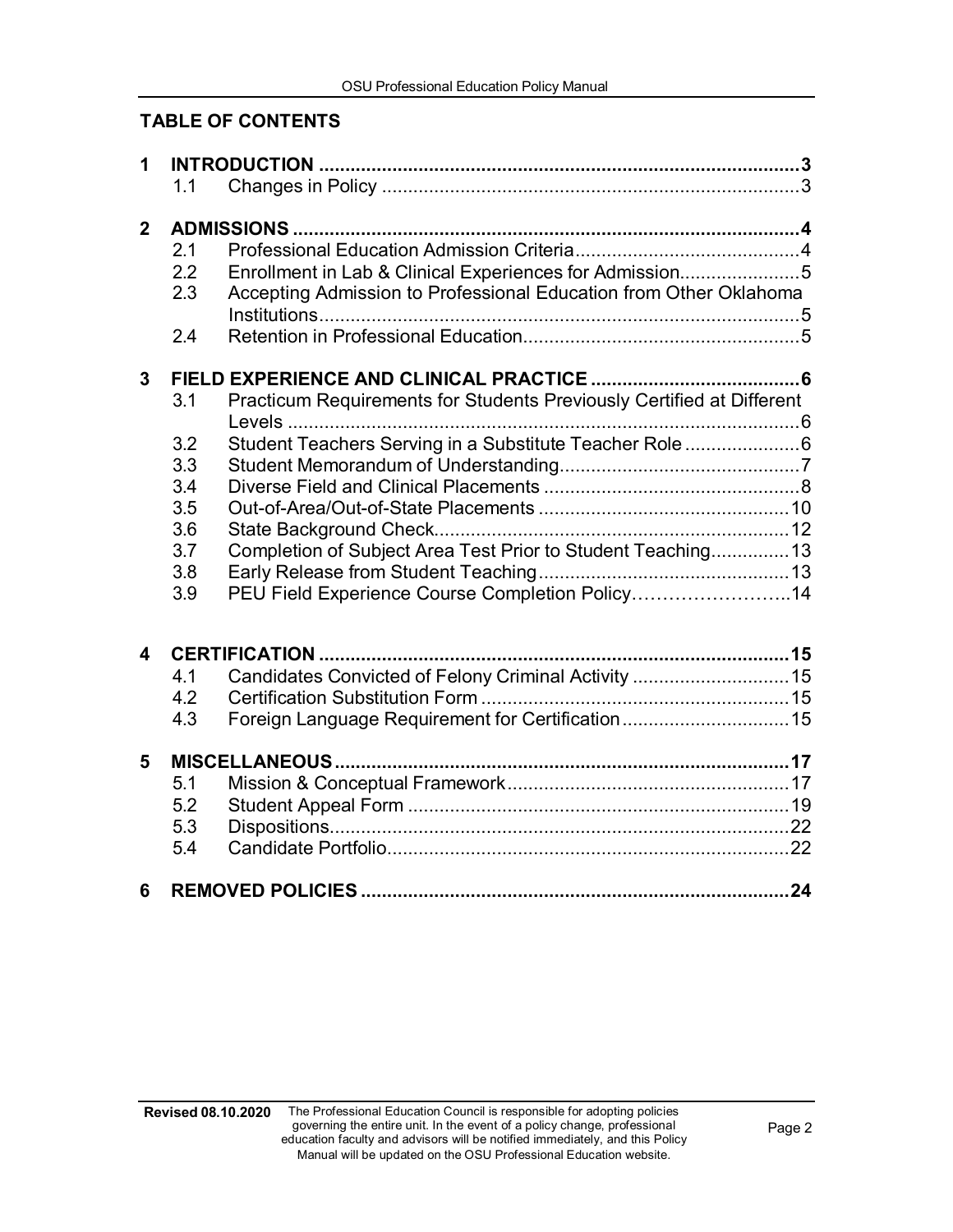#### <span id="page-2-0"></span>**INTRODUCTION**

This document has been developed by the Oklahoma State University Professional Education Unit in order to familiarize constituents with policies related to certification programs at our institution.

## <span id="page-2-1"></span>**1.1 Changes in Policy**

This manual supersedes all previous policy manuals and memos.

1. The Professional Education Council is responsible for "reviewing and approving all policies governing the preparation of school professionals and recommending their implementation to the appropriate administrative units" and "providing a forum for discussion of plans and policies related to the preparation of school professionals among members of the extended community (including the public and business sectors) who are stakeholders in improving education." (Oklahoma State University Professional Education Council By-Laws.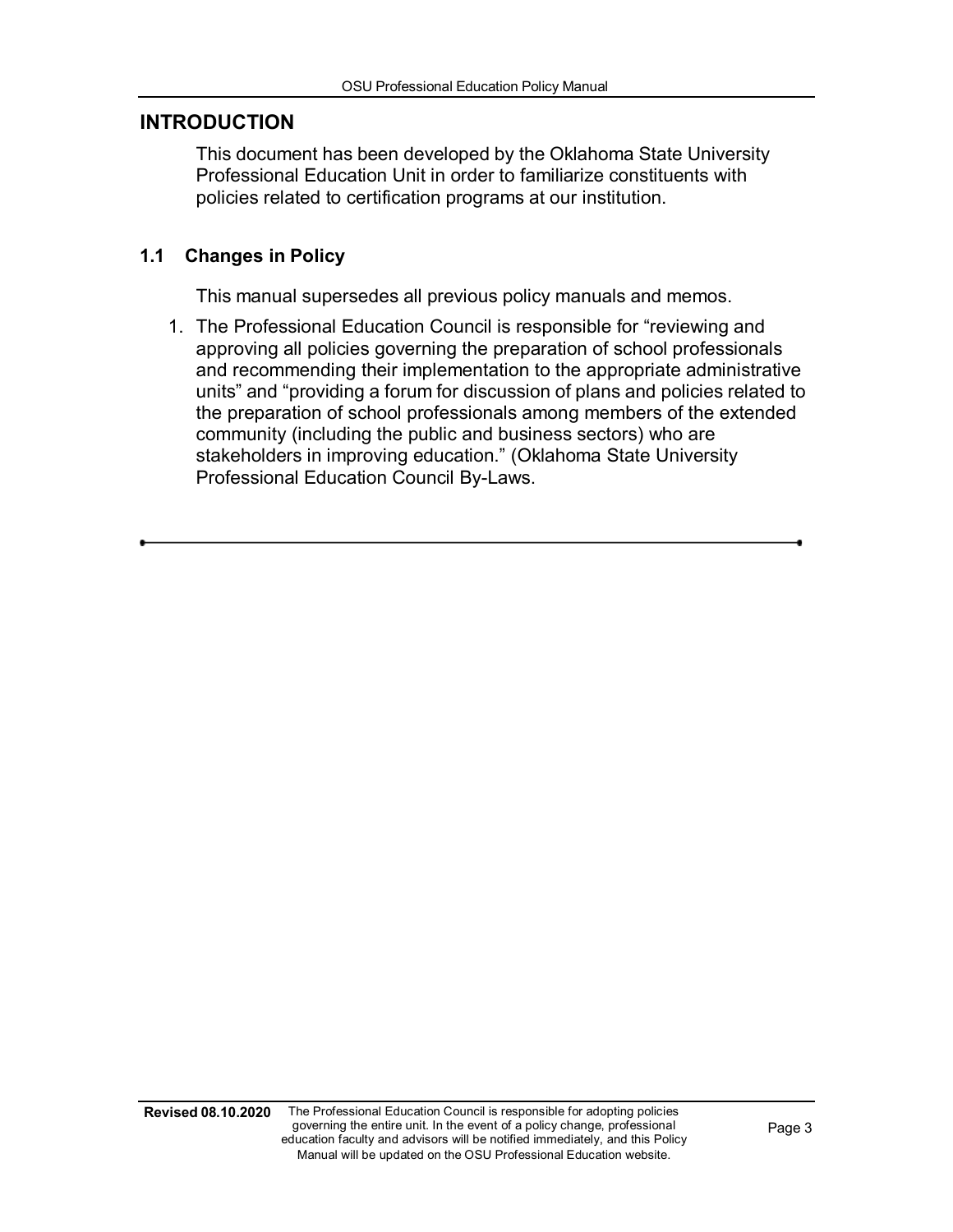# <span id="page-3-0"></span>**2 ADMISSIONS**

Policies in this section are related to admission to Professional Education and are in compliance with the Oklahoma State Regents for Higher Education policies for Teacher Education (3.21, 3.21.2, 3.21.3) and the Office of Educational Quality and Accountability (formerly the Oklahoma Commission for Teacher Preparation - OCTP) Rules (2011, 7). The date in parentheses is noted as approval or last revision date of the policy.

# <span id="page-3-1"></span>**2.1 Professional Education Admission Criteria (05/15/2010; amended 07/12/2019)**

The criteria for admission to OSU Professional Education programs are based on Oklahoma State Regents for Higher Education requirements and University-wide policies recommended by the Director of Professional Education through the Council of Professional Education. These requirements were amended in June of 2009 eliminating the "interview" as criteria. Requirements are applicable to all Professional Education administrative units of the colleges preparing teachers. A student is not considered a fully eligible participant in a Professional Education program until formally admitted to Professional Education.

OSU made the decision to follow the state's lead and remove the "interview" from the Unit's admission criteria. However, each program has made the choice of whether the interview will continue to be a "program requirement" or not. (Per PEC vote 05/10/2010).

# **Criteria for Admission to professional Education Programs**

- 1. Successful completion of the Oklahoma General Education Test (OGET) or the ACT® and SAT® are approved assessments of general knowledge. The passing score for the ACT® shall be a composite score of 22 with the writing section included. The passing score for the SAT® shall be a total score of 1120 including the following scores on the essay section: five (5) on Reading, four (4) on Analysis, and five (5) on Writing. The ACT/SAT equivalency approved by PEC vote 07.12.2019 following an OEQA policy change allowing this substitution.
- 2. Pass a Professional Education Foundations course with a minimum grade of "C."
- 3. Pass a laboratory and clinical experience (observation) course with a minimum grade of "P" or "C."
- 4. Earn and retain at least *2.50 (varies by program)* grade point average.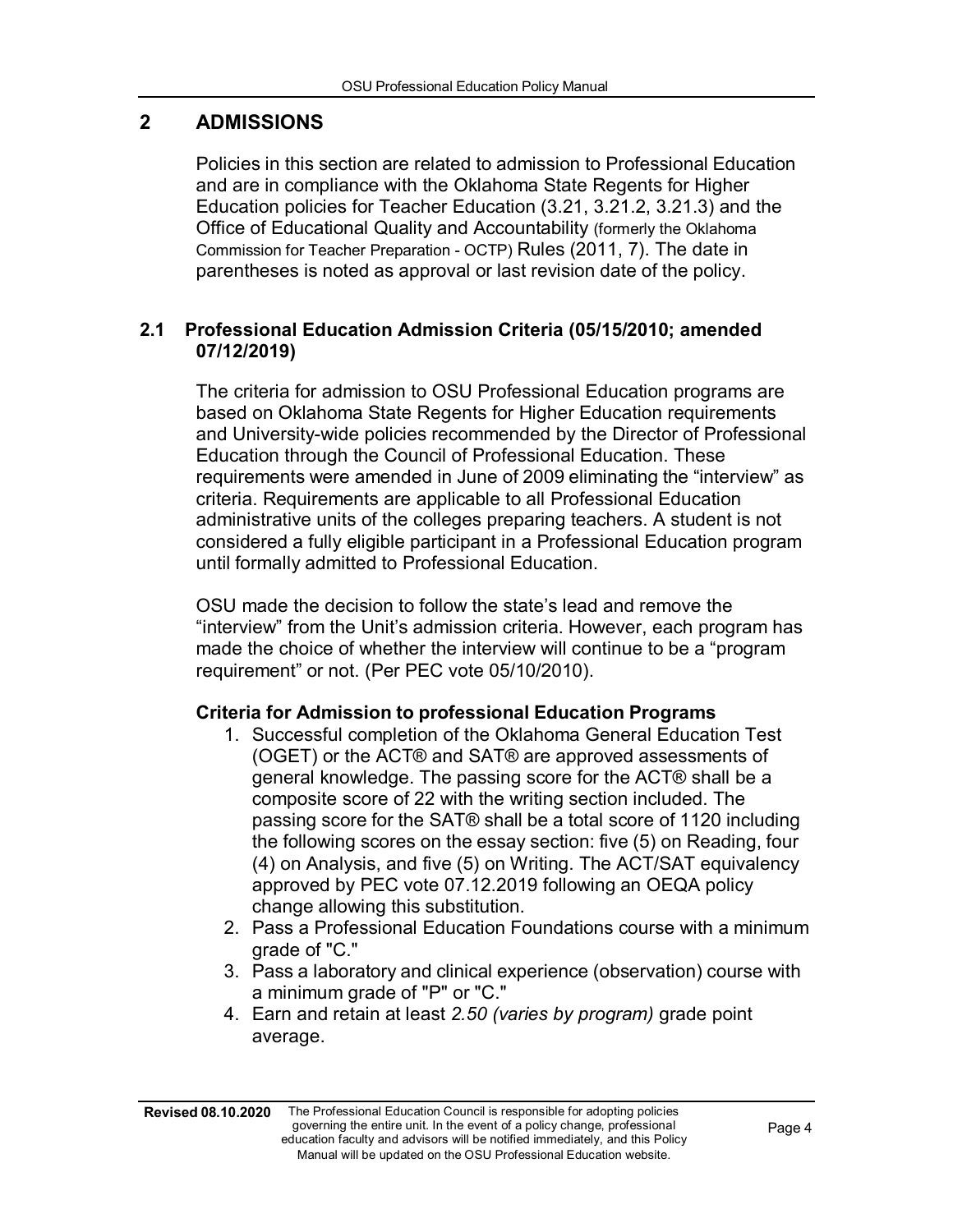#### **2.2 Enrollment in Lab & Clinical Experiences for Admission (02/03/1993)**

Enrollment in a lab and clinical experience rather than completion will satisfy this criterion for admission providing:

1. Student has all other admission criteria complete at time of enrollment in lab and clinical experience.

#### **2.3 Accepting Admission (01/23/1996)**

It was recommended and approved to accept admission to teacher education from other Oklahoma institutions across the board.

#### **2.4 Retention in Professional Education (11/06/1996)**

For participation in all courses requiring full admission to Professional Education and for continued acceptability and recommendations for a certificate, the student must have met and maintained all specified requirements for full admission to the Professional Education program. Retention requires the student to maintain an overall GPA specified by the program they are completing (minimum required by any program is 2.50); and the specified GPA with no grade below "C" or "P" in the specialization, the professional core and in college/departmental requirements. The student is responsible for monitoring his/her eligibility for retention in Professional Education and for participation in courses requiring full admission to Professional Education. A student not meeting retention requirements will be **placed on probation for one semester. During the semester of probation the student must satisfy the requirements of the probation. A student not satisfying the probation requirements at the end of the probationary semester will be** administratively withdrawn from the Professional Education program and all courses having full admission as a prerequisite. Advisers are available to assist the student in regularly reviewing continuing retention or reinstatement in Professional Education. A retention review prior to enrollment and again prior to the beginning of classes each semester is encouraged when continuing retention is in question.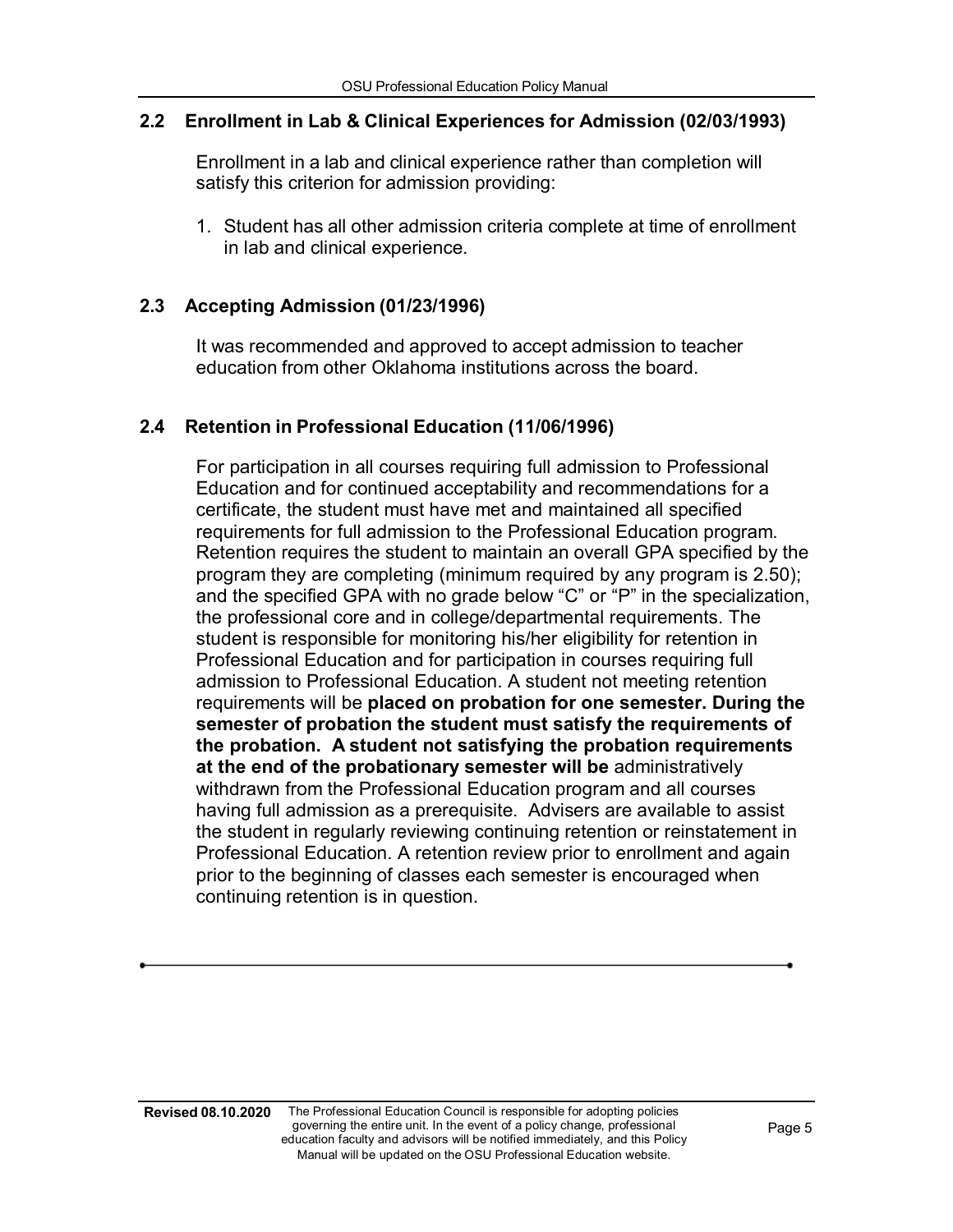# **3 FIELD EXPERIENCES AND CLINICAL PRACTICE**

Policies in this section are related to field experiences and clinical practices within Professional Education and are in compliance with the Office of Educational Quality and Accountability Rules (June of 2011). The date in parentheses is noted as approval or last revision date of the policy.

# <span id="page-5-0"></span>**3.1 Practicum Requirements for Students Previously Certified at Different Levels (02/03/1993)**

Students previously certified at a level different from the level for which a certification recommendation is requested, may be required to complete a practicum which would be determined on an individual basis considering the prior experience of the student.

# **3.2 Student Teachers Serving in a Substitute Teacher Role (02/19/2013)**

The intent of the clinical practice (student teaching) does not include the use of the student teacher as a substitute teacher. To assure continued success for both the Clinical Practice Intern and the students, the school administration has the discretion to use the intern as a substitute for the assigned Cooperating Teacher ONLY in an emergency and ONLY for a short period of time. The policy guidelines for substitute teaching are:

- 1. In the unavoidable absence of the Cooperating Teacher, the intern may be allowed to assume responsibility only for the classes of the Cooperating Teacher. Should this event occur during the first four weeks of the internship, a suitable supervisor, such as another teacher, administrator or a substitute teacher, must remain in the classroom with the intern.
- 2. Should the Cooperating Teacher's absence extend beyond three (3) days, the school should, in cooperation with the University Supervisor and the Clinical Practice Coordinator, arrange for continued supervision and/or possible change of assignment.
- 3. The intern may serve as the substitute for his/her cooperating teacher in a non-emergency situation during the last two weeks of the internship. The intern may be paid the established rate of pay as set by the local school district for serving as the substitute. (Candidates in a "split" placement between two sites may substitute the last week at each school site if needed.)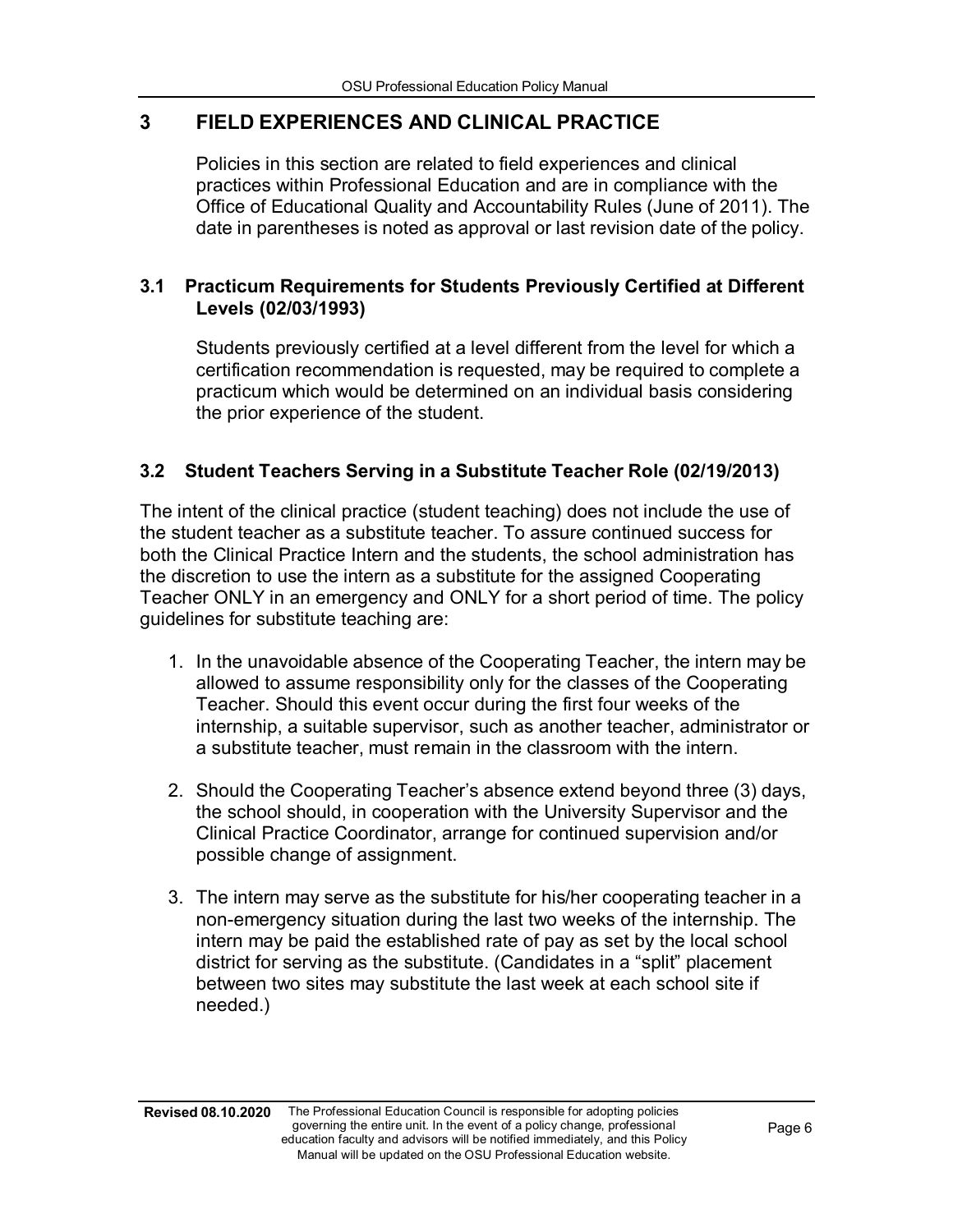## <span id="page-6-0"></span>**3.3 Student Memorandum of Understanding (09/06/1995)**

#### **OKLAHOMA STATE UNIVERSITY MEMORANDUM OF UNDERSTANDING**

This Memorandum of Understanding is an agreement among the following parties: Oklahoma State University Professional Education Program (called the "University"), the School to which the Student is assigned, and the Student. As the Student entersinto student teaching (called the field experience), the Student acknowledges her/hisresponsibilities and agreesto the following:

- A. The Student will read and adhere to School and University policies, procedures, programs, and operating standards. Examples may include but are not limited to the following: rules for hours of School operation and necessary absences, monthly and narrative reports, and continuity of services during University holidays, as planned in advance with the Office of Professional Education.
- B. The Student will be under the direction and supervision of the School and University representatives during the field experience and agrees to follow all reasonable and lawful directions from School officials. The Student should expect to prepare for multiple teaching tasks with appropriate lesson plans.
- C. The Student will complete all documentation required by the University for the field experience activities.
- D. The Student will prepare and participate in regular evaluation conferences and seminars, as required by the University or School.
- E. The Student hasthe responsibility to act professionally and ethically while maintaining confidentiality.
- F. The Student is responsible for his/her own health, accident, automobile, and professional liability insurance, as these are not provided by the University or School. If the School has special health requirements (i.e. workshops), the Student is expected to meet the requirements of the School.
- G. If the Student misses more than two days of the field experience, additional days may be added to the field experience. Excessive absences, as with any course, may result in failing the internship. Individual programs may have stricter attendance policies so please refer to internship syllabus.
- H. The Student is not an employee of the School or the University; therefore, is not entitled to financial remuneration during the field experience unless otherwise arranged by the School and Student under the laws of the State of Oklahoma. The Student may be hired to substitute teach in the last two weeks of the field experience in the classroom where the Student is assigned.
- I. Travel to and from the field experience placement is the responsibility of the Student.
- J. If the Student does not perform satisfactorily during the field experience, the University may remove the Student from the School and terminate the field experience for that semester.
- K. The Student does not have any convictions, outstanding criminal charges or warrants of arrest pending against him/her in Oklahoma or in any other state jurisdiction.
- L. The Student may not request or be placed in a school where their children attend, a relative is employed, or they have developed a personal relationship with an employee of the school. In addition, they may not request a school system from which they have attended.
- M. Some districts require drug tests of their employees. Therefore, the student may be asked to participate in random drug testing. Failure to comply with such a request or testing positive for any illegal substance will result in termination of the internship.

I have read the Memorandum and agree to abide by the stated policies. In addition, I understand that if I do not meet all student teaching requirements, or if I provide false information, I will not be allowed to student teach. The information I have provided on my student teaching application is accurate and true to the best of my knowledge. I hereby request permission to student teach and authorize OSU to release any of the information I have provided, including transcripts, to school districts requesting it.

| Student Signature | Student Name (Please Print) | Date |
|-------------------|-----------------------------|------|
|                   |                             |      |
|                   |                             |      |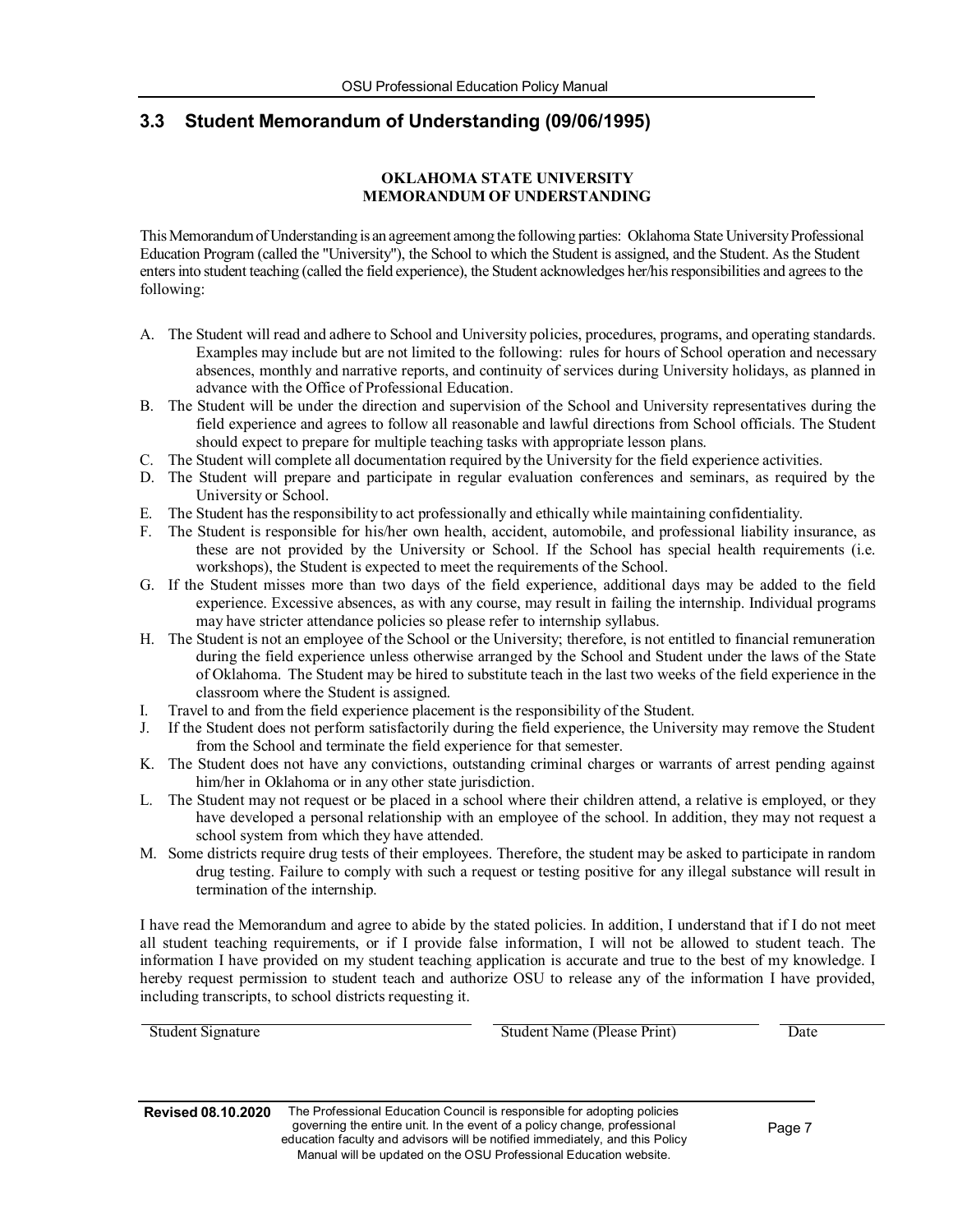Oklahoma State University PEU or Program Representative Signature Date

# **3.4 Diverse Field Placements (Updated 07/14/2020)**

PEU faculty and staff are committed to working toward having highly effective educators who act upon the understanding that every child can learn; an education full of rich, relevant, and meaningful learning for each child is a basic human right. We strive to support each program's recruitment and retention of a more richly diverse body of professional educators. Research haslong demonstrated that children of color benefit from a more diverse educator workforce; more recent work, however, has shown us that all children benefit (Sebastian Cherng & Halpin, 2016), a predictable finding when we consider Banks' (2008) call for inclusive curricula and the richness it offers every one of us. Teachers' identities and experiences are certainly part of the lived curriculum (Van Manen, 2007) in our schools.

The OSU PEU believes that professional educators must practice culturally relevant (Ladson-Billings, 2014) and anti-racist (Kendi, 2019) pedagogies. Educators must similarly work toward equity across all forms of diversity: race, ethnicity, gender, age, religion, socio-economic status, sexual orientation, geographic origin and intellectual, physical and language abilities. Candidates should both exhibit and foster respect, teach inclusively (carefully considering the overt, hidden and null curricula\*) and continue to learn and grow, examining their own biases to further develop cultural competence and positive dispositions related to diversity, equity and social justice in and beyond their school communities. Educators must work to advance equity, not only within the walls of their own classrooms but also practicing collaborative advocacy to work to address the systemic inequities in our schools and other social structures to foster a more just world for children and families.

PEU's educator preparation programs will ensure that candidates experience diverse field experiences and clinical practice through increased opportunities for collaboration with school communities in ways that disrupt traditional, artificial academic/practitioner boundaries. This mutually beneficial approach to partnership "involves an equal and more dialectical relationship between academic and practitioner knowledge in support of student teacher learning" (Zeichner, 2009, p. 92). Educator preparation programs will ensure that candidates:

- Experience readings and dialogue that provides the vital opportunities for reflection on teaching diverse learners so that field experiences and clinical practice "expand rather than restrict novices' notions of what is possible in teaching diverse learners" (Darling-Hammond & Bransford, 2005).
- Have the opportunity to work with experienced educators who are able to model culturally inclusive pedagogies (Rodriguez & Sjostrom as cited in Darling-Hammond & Bransford, 2005), avoiding the disconnect between theory and practice that mismatched clinical work and course work can bring, dubbed by Feiman-Nemser & Buchmann (as cited in Darling-Hammond & Bransford, 2005) as the "two-worlds pitfall" (p. 414).
- Work in a wide variety of clinical settings alongside effective, enthusiastic, experienced educators who act upon the dually essential import of research-based pedagogy and reflexive professional practice to continually adapt to serve all learners. In each of these settings, candidates should have opportunities to carry out a variety of teaching tasks to apply knowledge and skills to be build efficacy in their ability to adapt pedagogies for any of the widely varied school environments Oklahoma has to offer.

To meet each of these three considerations for field/clinical experience, Oklahoma State University's educator preparation programs endeavor to ensure the opportunity to interact with diverse populations by considering not only school site demographics as we build and maintain partnerships, but also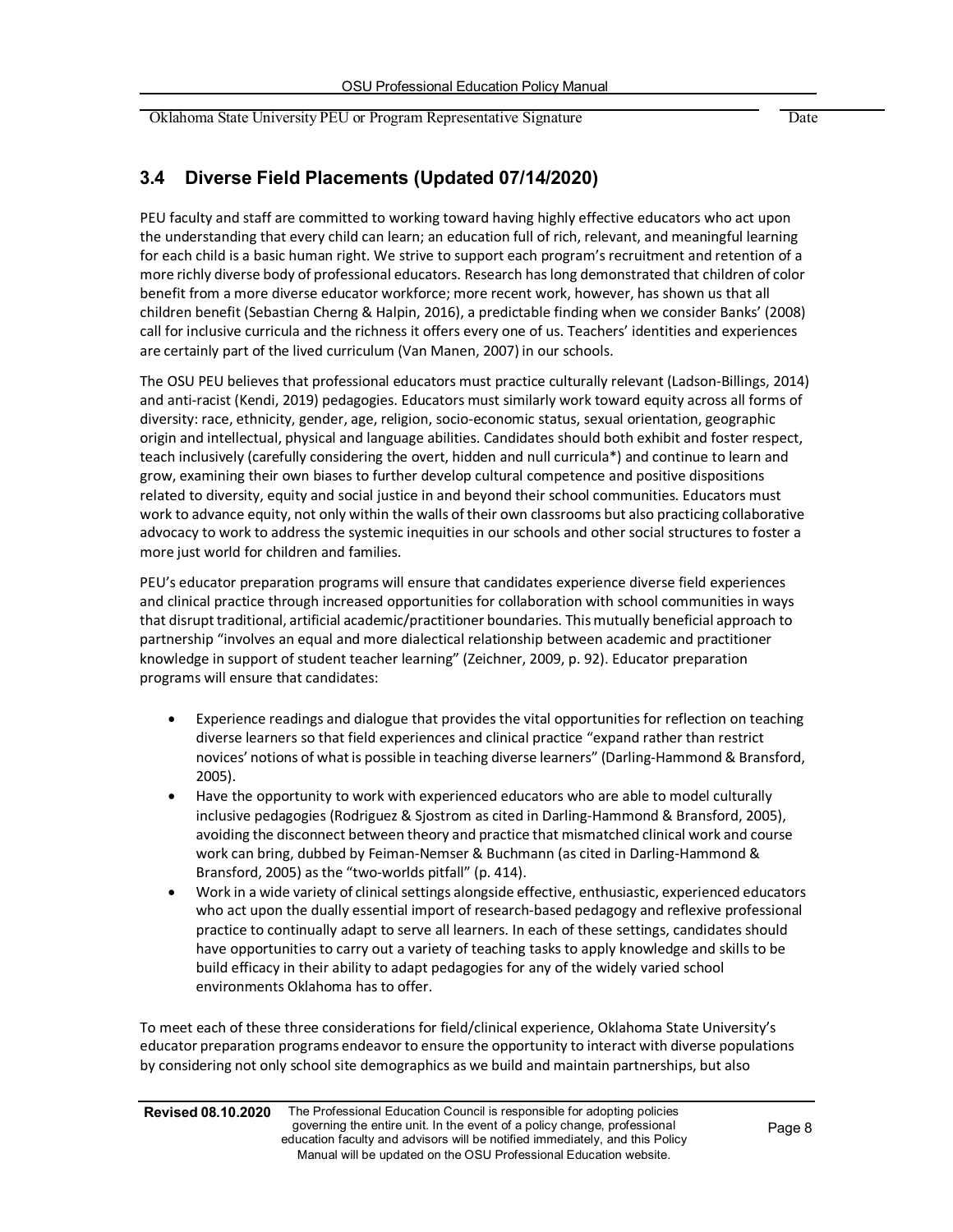geographic settings. With this in mind, we work to provide each candidate rural, urban and suburban placements, as well as other kinds of experiences depending upon the program's needs/goals. As a landgrant institution, however, we have a particular investment in preparing candidates to serve in high need settings.

- Urban placements are defined as those placements which are within 30 miles of a large city (250,000 or greater) with 40% or more students of color and/or Hispanic students and at least 50% or more of students qualifying for free/reduced lunch services.
- Rural placements are typically those cities/communitiessmaller than 25,000 and not immediately adjacent to an urban environment.
- Suburban placements are those cities/communities larger than 25,000 and smaller than 250,000, typically adjacent to an urban environment. Because they are neither rural nor urban, PEU also subsumes micropolitan communities into this category as well. Such communities are not adjacent to an urban center but are too small to be considered urban and too large to be considered rural.

Whether examining the implications of white flight, redlining, and the funding gaps that followed in our urban centers to create what Ladson-Billings (2006) calls not an "achievement gap" but rather an "education debt," or examining the challenges rural communities have faced with nearly one in four children living in poverty as of a 2018 report [link "report" to

[https://www.npr.org/2018/05/31/615578001/report-rural-poverty-in-america-is-an-emergency\]](https://www.npr.org/2018/05/31/615578001/report-rural-poverty-in-america-is-an-emergency), it's important for our candidates to understand these systemic inequities. However, it is not enough to know histories and statistics. Candidates must have experiences in these settings working alongside mentors to enact asset-based pedagogies, collaborating with students and families to build on students' funds of knowledge (López, 2010).

By building a more diverse community of educators and by ensuring that our comprehensively prepared teachers are ready to serve each student's learning needs (social and emotional needs included), we can "enlarge the space of the possible" (Leland & Harste, 2000) with children and communities.

--

\*The overt curriculum isthe content and valuesthat are expressly taught. The hidden curriculum (Brown, 2005; Horn, 2003; Slattery, 2006; Sleeter, 2005), sometimes called the implicit curriculum, is what we teach through our behavior and our choices: our print and multi-media texts we include, our policies and practices, and more. The null curriculum (Giroux & Purpel, 1983) is that which we altogether omit; this too teaches a great deal.

For related teacher education accreditation policies, see the Council for the Accreditation of Teacher Education (CAEP) Consolidated Handbook for Educator Preparation Providers(EPPs). [Please link "CAEP Consolidated Handbook" to [http://caepnet.org/accreditation/caep](http://caepnet.org/accreditation/caep-accreditation/%7E/media/Files/caep/accreditation-resources/caep-handbook-final.pdf?la=en)[accreditation/~/media/Files/caep/accreditation-resources/caep-handbook-final.pdf?la=en\]](http://caepnet.org/accreditation/caep-accreditation/%7E/media/Files/caep/accreditation-resources/caep-handbook-final.pdf?la=en)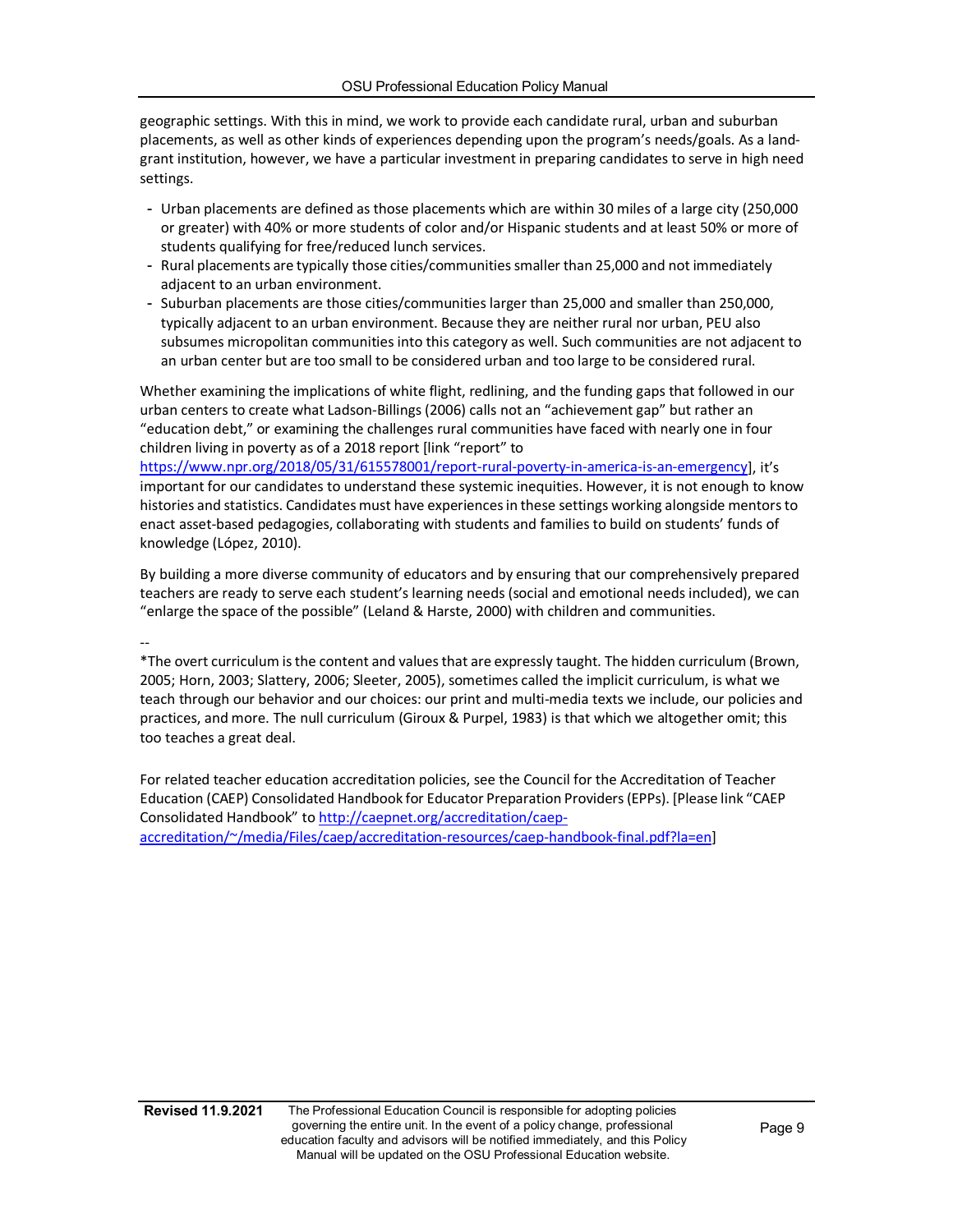# **3.5 Out-of-Area/Out-of-State Placements (11/07/2007)**

A candidate requesting an out-of-area/out-of-state placement due to extenuating circumstances or seeking an assignment that provides exceptional professional experiences that would not be afforded by a local placement must submit a written request and receive the approval of the degree program area coordinator, the unit head, , and the PEU Field Experiences Committee. Securing placements and supervision are the responsibility of the Office of Clinical Practice and the program area coordinator.

Extenuating circumstances may include, but are not limited to, medical or health issues that would impede the progress of the pre-service candidate's internship, family issues that would cause a hardship in the pre-service candidate's ability to successfully complete the student teaching assignment, or an issue of personal concern that cannot be addressed through a change in local placement site. Financial exigency alone is not grounds for an out-of-area/out-of state placement.

Candidates granted an out-of-area/out-of-state placement must meet all clinical practice deadlines and requirements, including attendance of oncampus meetings and are required to pay the following fees:

- 1. All necessary and appropriate fees required in securing and finalizing the placement (e.g., such as reimbursement for cooperating teacher, supervisor, etc.). These fees are payable to the Office of Professional Education or designated office and/or out-of-state university at the beginning of the semester in which the placement is sought.
- 2. If a recommendation for licensure/certification is to be made by Oklahoma State University, the candidate is responsible for reimbursing visits performed by the cooperating institution. All other criteria pertaining to in-state clinical practice placements apply as previously stated.
- 3. OSU fees A non-refundable administrative fee to cover time and extra work related to securing an out-of-area placement may be assessed when an approved request is submitted to the Clinical Practices office. The fee is due upon approval of designated site/s.
- 4. Supervising teacher fees The out-of-area/out-of-state supervising fee is determined by each supervisor, the out-of-area/out-of-state university, and the Clinical Practices Office and typically ranges from \$400 to \$800 to cover the expenses incurred to conduct the required observations and student teaching evaluations. Students are responsible for all costs related to their out-of-area/out-of-state supervision. The fee is to be paid to Office of Professional Education, who will then pay the supervisor.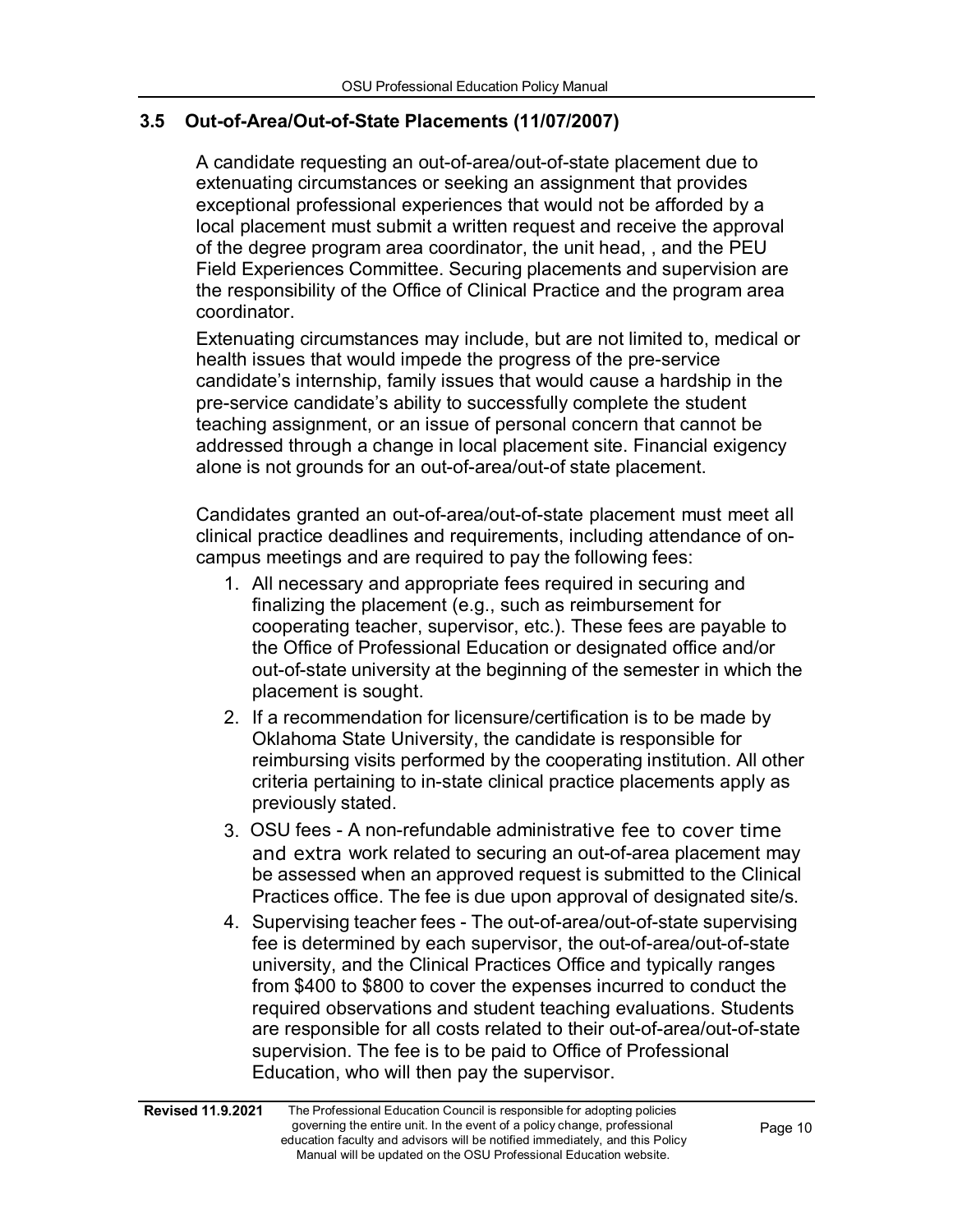- 5. Cooperating teacher fees Whereas local cooperating teachers are compensated with free tuition vouchers, an out-of-area/out-of-state cooperating teacher may not benefit from such compensation. At the very least, the student teacher is expected to write a thank-you note to his or her cooperating teachers.
- 6. Additional fees The local (out-of-area/out-of-state) cooperating university may require a fee for supervision for student not enrolled in their university or require co-registration in additional credits as a student at their university to attend their student teaching seminars.

Exceptions to this policy are permitted for students who are enrolled in programs that have a specific out-of-area/out-of-state placement policy and for students who participate in special placements abroad.

Qualifications for consideration of out-of-state/out-of-area placement request:

- 1. Minimum cumulative 3.0 GPA and 3.0 GPA in content/certification area classes
- 2. Successful interview with Program Area Coordinator presenting your request for an out-of-area placement
- 3. Recommendation from Program Area faculty
- 4. Agreement from local (out-of-area/out-of-state) university to supervise the student teacher
- 5. Availability and willingness of qualified university-affiliated supervisor to observe and evaluate student teacher
- 6. A memorandum of understanding signed by the student, the Program Area Coordinator, and the Coordinator of Clinical Practice must be on file prior to the request for placement being sent to the school district. The out-of-area/out-of-state university may require additional signed documentation.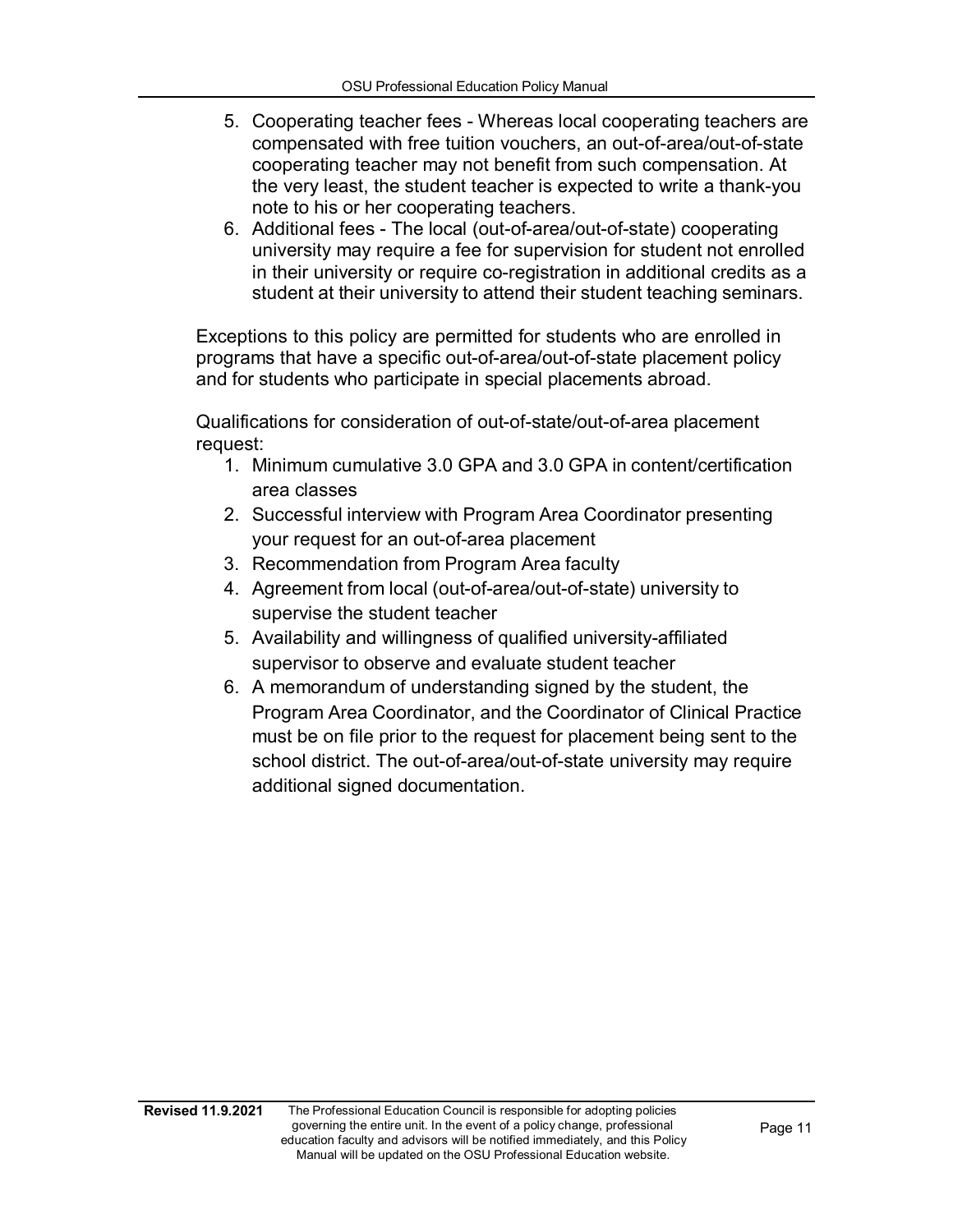## **3.6 State Background Check (12/12/2012)**

In alignment with Oklahoma state statutes and administrative code (OS §70-6-190, OS §70-3-104, OAC 210:20-9-98), the Oklahoma State University (OSU) Professional Education Unit (PEU) requires a state level background check (name check) on ALL non-certified candidates prior to placement in any field experience or clinical practice. The candidate is responsible for associated fees, which may vary depending on in-state or out-of-state student status. The PEU may request an updated background check as needed. While we make every effort to place candidates in the best possible field experience or clinical practice situation, school districts do review background checks and past criminal history in terms of their own policies and may decline hosting a particular candidate for field experiences or clinical practice.

Candidates will be notified in the event that a background check is returned containing a report of criminal activity:

- 1) Where disposition data is not shown or further explanation of the charge or disposition is needed, the candidate will be responsible for providing a certified copy of the disposition. No placement will be made into a field experience or clinical practice until a final disposition is provided.
- 2) A candidate has any charges pending, no placement will be made into a field experience or clinical practice until satisfactorily resolved and documented with either a cleared background check or a certified copy of the disposition of charges.
- 3) In the event that incorrect information is returned in a background check, it is the candidate's responsibility to obtain documentation proving the misidentification.
- 4) In the event that misdemeanor charges occur while a candidate is in a field or clinical practice placement, program faculty will determine if the candidate is to be removed from the placement. In the event that felony charges occur while a candidate is in a field or clinical practice placement, the candidate will be removed from that placement.
- 5) In the case of a deferred sentence:
	- a) Misdemeanor convictions that receive a deferred sentence may receive a placement in field experiences or clinical practice during the period of deferment.
	- b) Felony convictions that receive a deferred sentence will not be placed in field experiences or clinical practice until the terms of deferment have been successfully met.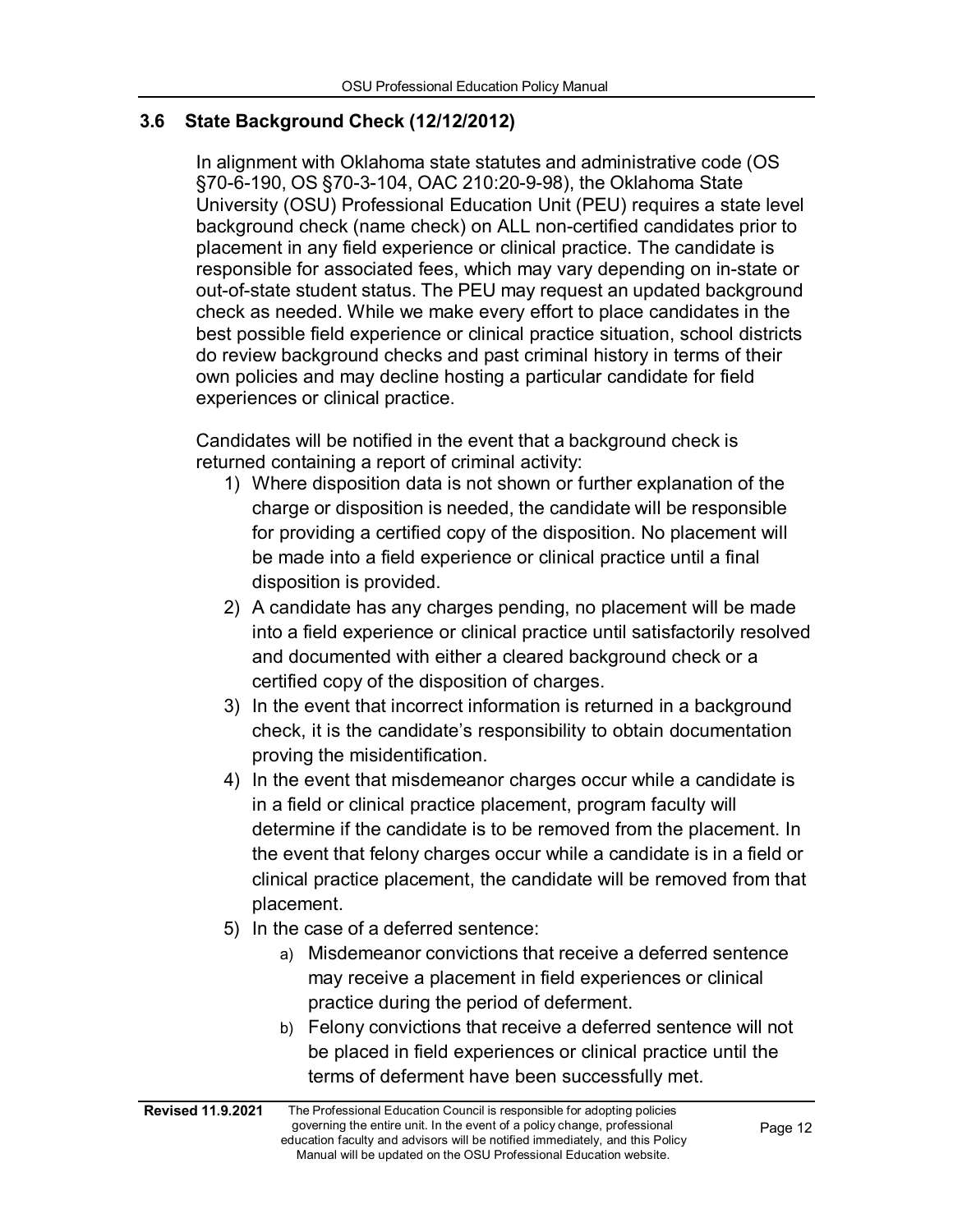# **3.7 Completion of Subject Area Test Prior to Student Teaching (Passed 1/22/2014 for Spring 2015 implementation; amended 9/26/2018)**

Per PEC vote 9.26.2018 amending earlier policy, all initial certification candidates are required to have *taken* the appropriate subject area tests prior to being placed in a student teaching experience (modified from earlier policy stating must pass prior to student teaching placement). A student teaching placement will not be made until the candidate has an OSAT score to provide. A passing score is not required for student teaching; however, students must pass all certification assessments in order be recommended for certification.

# **3.8 Early Release from Student Teaching (10/12/2016)**

Candidates may apply for early release if a) initiated by his/her current placement district, b) candidate has completed all certification requirements except coursework for the graduation semester, including *all* certification exams, portfolio on schedule and successful, dispositions, etc., and d) at least 8 weeks have been completed prior to the request *and* 12 full weeks (6 weeks min. in each block for split placements) *completed* prior to being released, e) must be for a long-term sub or full-time teaching position in the placement district with a supportive mentor for candidate, and f) candidate must continue attending all on-campus requirements and must continue to adhere to course and internship attendance policies. See Kathy Thomas or Mark Shelton for application and additional details. Note: Decision rests with committee detailed on application; these opportunities will rarely be granted and only when a) needed by the school, b) there is consensus (defined on application) that the candidate is ready, and c) candidate has met all graduation *and* certification criteria beyond completing the current semester.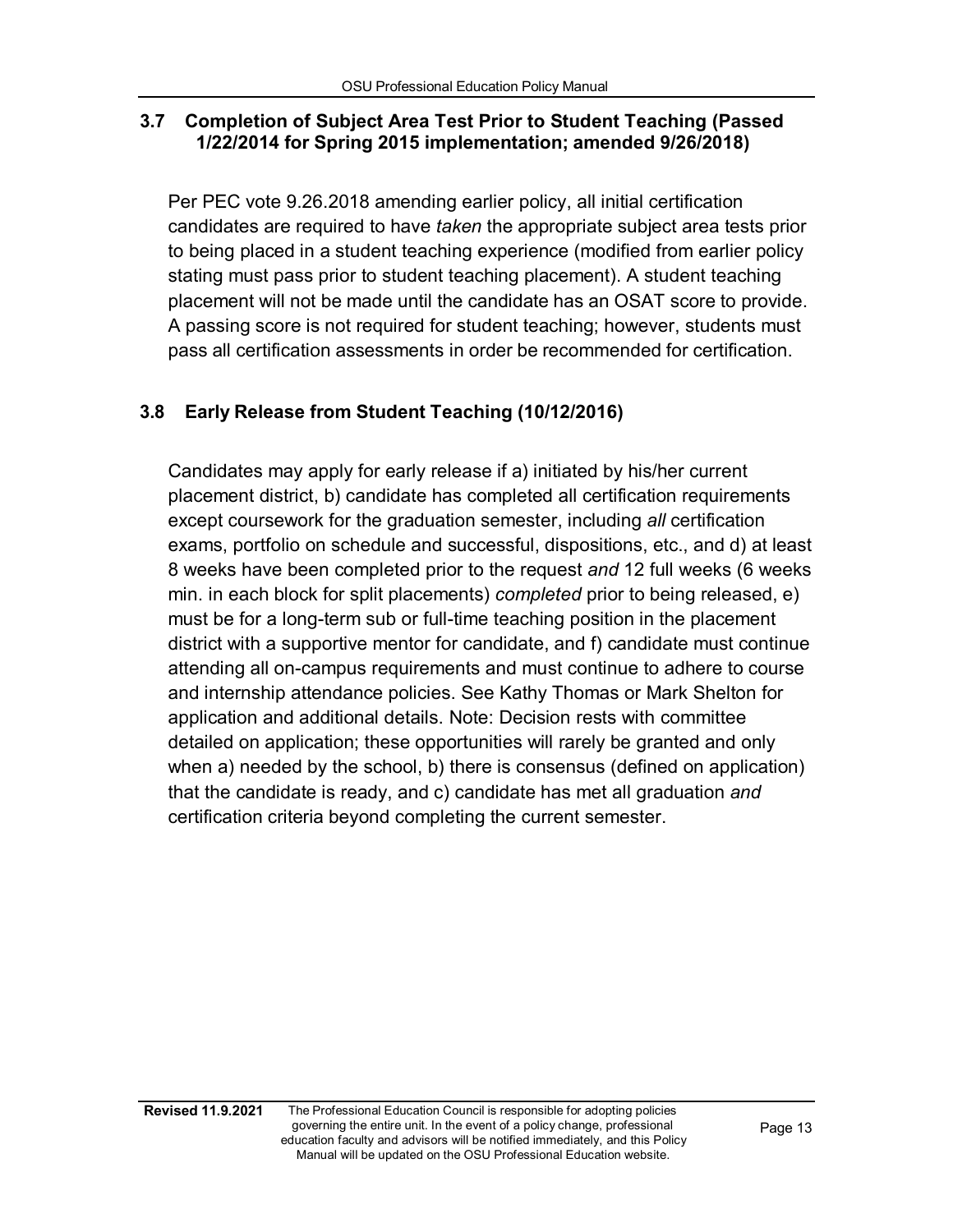# **3.9** PEU Field Experience Course Completion Policy (4/1/2021)

Beginning with initial certification candidates who will conduct their internship in fall 2022, initial certification interns must complete required coursework before beginning their clinical practice semester.

1. Interns must focus their time and attention on their internship duties during the clinical practice semester.

2. If not prohibited by the program area, an intern may take one course or up to 3 hours during or after the clinical practice semester in addition to coursework that is expected that semester.

3. All Professional Education courses must be completed prior to the clinical practice semester.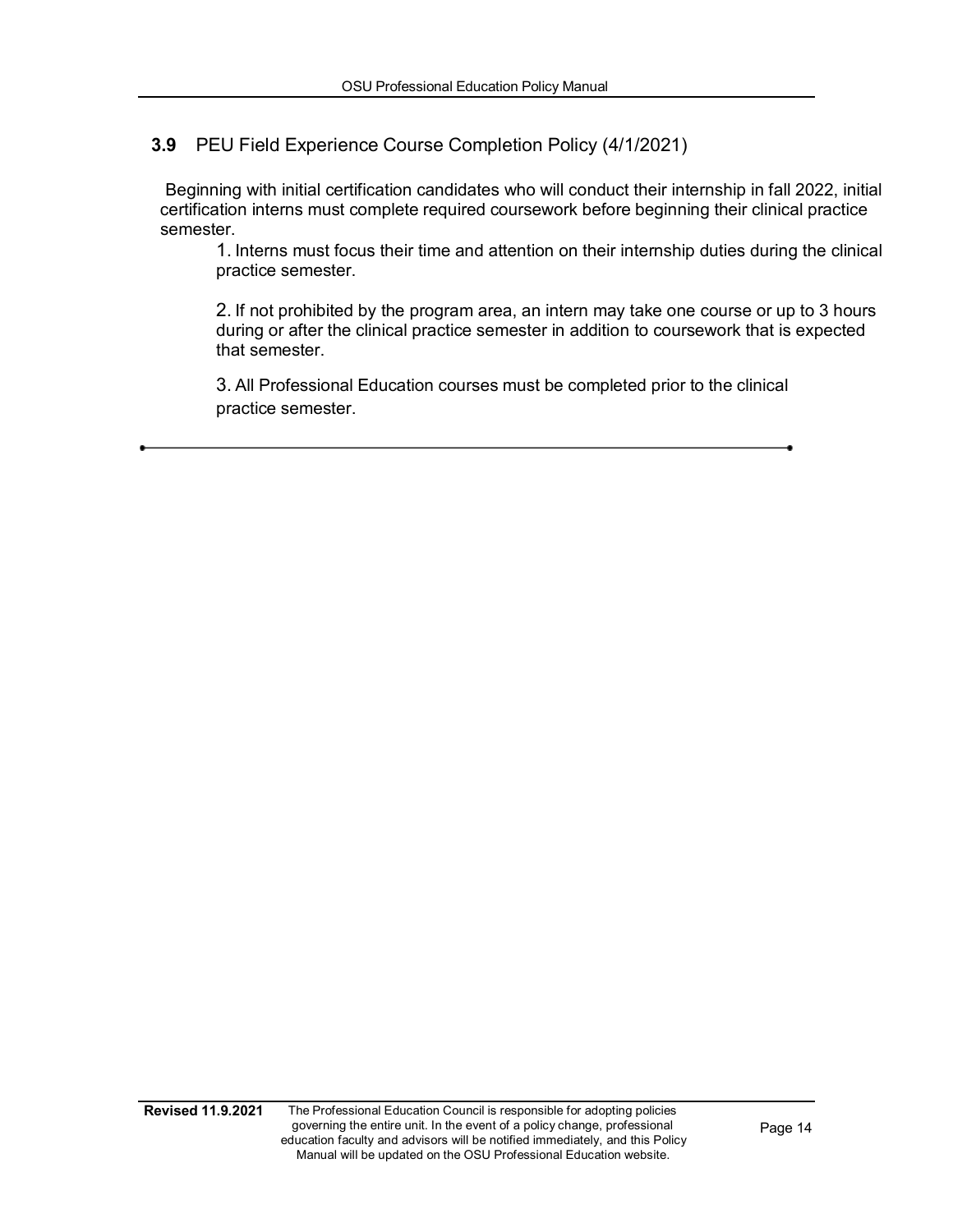# <span id="page-14-0"></span>**4 CERTIFICATION**

Policies in this section are related to certification and are in compliance with the Oklahoma State Regents for Higher Education policies for Teacher Education (3.21, 3.21.4, 3.21.5) and the Office of Educational Quality and Accountability (formerly OCTP) Rules (2011, 4, 5, 8, 9). The date in parentheses is noted as approval or last revision date of the policy.

# **4.1 Candidates Convicted of Felony Criminal Activity (02/19/2001)**

A policy was adopted which states:

It is recommended that a person known to have been convicted of felony criminal activity and seeking certification would not be recommended by Oklahoma State University's Professional Education Office for a period of ten years following the conviction. It is further stated that persons with felony charges pending against them would have the recommendation deferred until a court judgment is known. (See O.S. §70-6-190)

# **4.2 Certification Substitution Form (02/03/2005)**

<span id="page-14-1"></span>A proposal was submitted and approved for a certification substitution form stating that Professional Education use a similar form for course substitutions as is used by the College of Education & Human Sciences, and this would be used for substitution of courses for certification in non-EHS programs.

# **4.3 Foreign Language Proficiency (04/14/2010, revised 11/17/16 for Fall 2017 implementation of revisions, Updated 11/9/21.)**

Candidates who matriculate Fall 2023 or later must pass CIED 4133 with a "C" or better. This will be required across all initial certification programs. At this point the below options will no longer be accepted.

The Office of Educational Quality and Accountability (OEQA) and the Oklahoma State Regents for Higher Education have established policies requiring all candidates for degrees in professional education programs to demonstrate proficiency in a foreign language at the "novice-high" level. "Novice high" is a specific competency defined by the American Council on Teaching of Foreign Languages. This competency is further defined as being novice high in *communication* (speaking and listening) skills in a single foreign language.

Who must demonstrate proficiency in a foreign language at the novice high level? This requirement is placed upon candidates in professional education programs.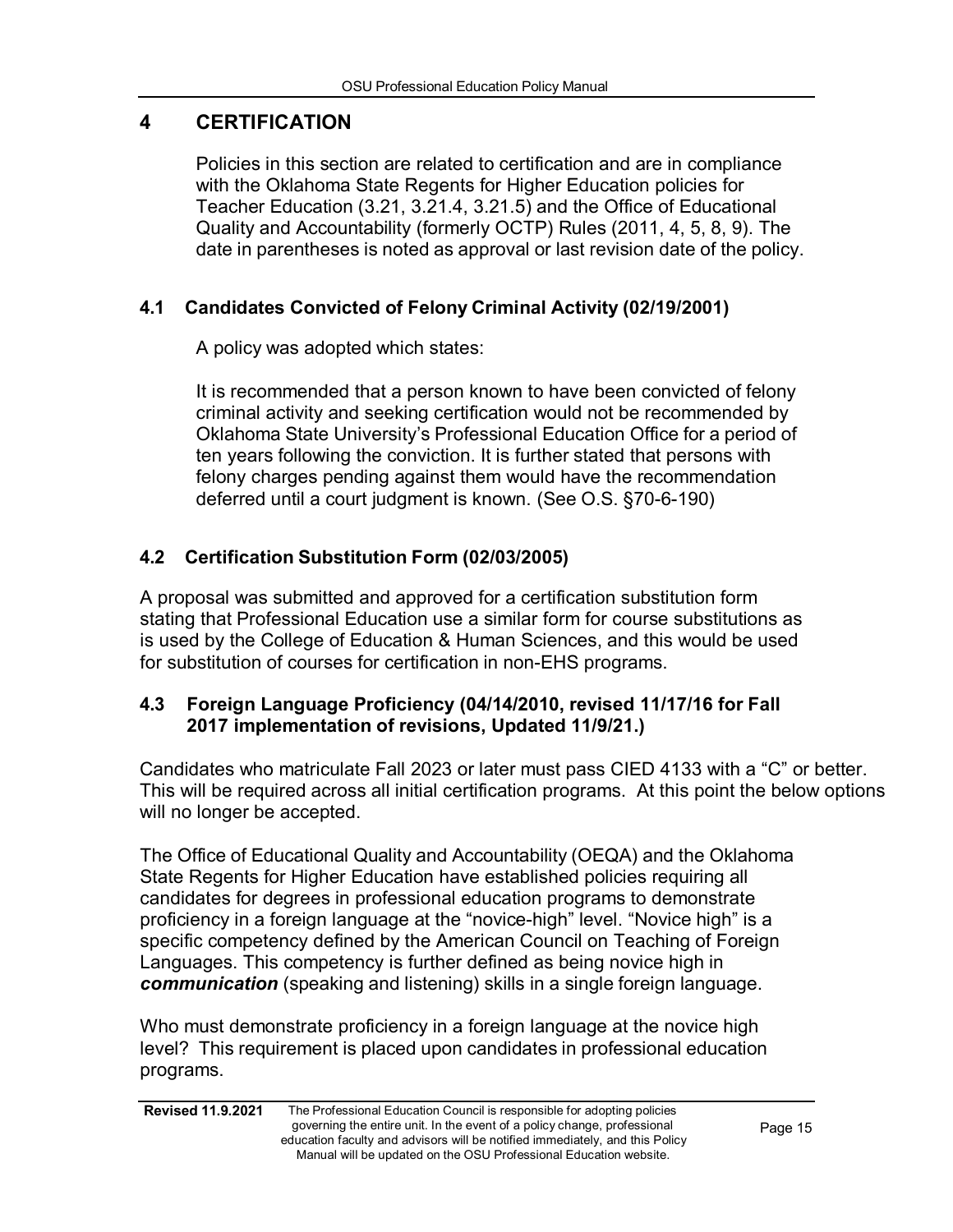Students seeking to transfer between institutions of higher education in Oklahoma should request information on how novice high proficiency is determined and documented on each campus under consideration.

While individual degree plans may include a foreign language component, successful completion of courses in a foreign language DOES NOT document proficiency in a foreign language as defined by the American Council on Teaching of Foreign Languages. As a result, the OSU Professional EducationCouncil has established the following ways in which a student may attain documented novicehigh competency:

- 1. The candidate who wishes to be tested in a language may choose, at personal expense, to successfully complete the Oral Proficiency Interview developed by the American Council on the Teaching of Foreign Languages, or
- 2. The candidate may complete two years of high school coursework in a single foreign language with grades of " B" or better (from a State Department of Education approved high school program), or
- 3. The candidate may complete three or more credit hours (or transcript equivalent), in a single foreign language from an accredited college or university with a grade of "C" or better, or
- 4. The candidate may successfully complete an equivalent College-Level Examination Program (CLEP) in a foreign language, or
- 5. The candidate may meet the requirement by transfer of documentation of meeting the foreign language competency from one of the teacher education programs in the State of Oklahoma approved by the Oklahoma State Regents for Higher Education.

Students whose native language is other than English may document proficiency in English as their second language with a score of 550 or more on the Test of English as a Foreign Language.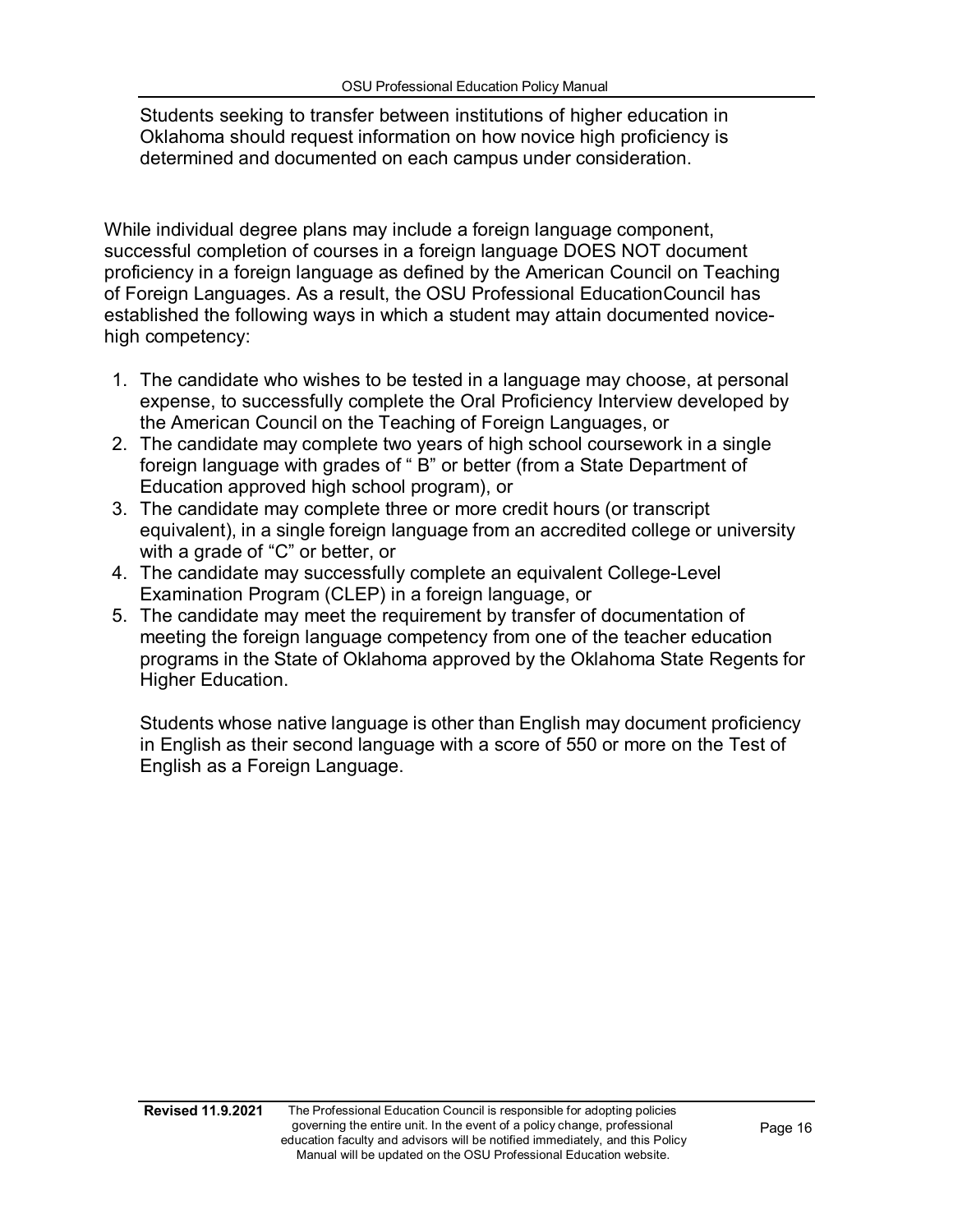## **MISCELLANEOUS**

Policies in this section are related to Professional Education in general and are in compliance with the Oklahoma State Regents for Higher Education policies for Teacher Education (3.21) and the Office of Educational Quality and Accountability (formerly OCTP) Rules (2011). The date in parentheses is noted as approval or last revision date of the policy.

#### **5.1 Mission and Conceptual Framework: L.E.A.D.S.**

**Mission** - The Professional Education Unit prepares and develops professional educators who facilitate lifelong learning and enrich quality of life for people in public school and other educational settings.

**Leadership** - The Professional Education Unit (PEU) prepares candidates who are committed to the belief that professional educators providing quality education are the foundation of a prosperous and democratic society. The candidates advance their professions as innovative leaders and advocates who support all learners and families, in the context of diverse systems and communities.

**Ethics and Professionalism** - The Professional Education Unit prepares candidates who demonstrate ethical and professional behavior in their interactions with students, families, colleagues, and communities and practice social justice. The candidates demonstrate an understanding of legal aspects in their professional roles. As life-long learners, they engage in continuous professional development, collaborate with colleagues in the learning community and other professional arenas and reflect upon their practice.

**Academics and Professional Roles** - The Professional Education Unit, through curriculum, instruction, field experiences, clinical practice and the use of technology, prepares knowledgeable candidates who reflect upon the connections between academics and their professional roles.

**Content Knowledge** - The Professional Education Unit prepares candidates who value the importance of knowledge and learning by providing them with a rich learning environment, technology, and supervised experiences in academic areas. The candidates possess subject matter competence and enthusiasm for the subject matter; they are lifelong learners of the central concept and methods of inquiry in their subject matter areas. **Integration** - The Professional Education Unit prepares candidates who demonstrate integration of theory into practice incorporating appropriate pedagogy, methodology, content knowledge, curriculum, inquiry and research-based practices in diverse settings. The candidates understand the process of curriculum integration and use of a variety of instructional strategies to encourage students' development and learning. They assist students with career awareness and apply career concepts to the academic curriculum. **Human Growth and Development-including special populations** -The Professional Education Unit prepares candidates who understand how students/clients learn and develop and can provide learning opportunities that support their intellectual, social, and physical development at all levels including early childhood, elementary, middle level, secondary, and adult. The candidates understand that students vary in their approaches to learning and create opportunities that are adaptable to individual differences in learners. **Learning Environment** - The Professional Education Unit prepares candidates who understand the dynamics of individual and group behavior and use communication techniques to develop, facilitate and manage positive approaches to learning. Candidates select styles that work best for their learning environments and are able to adapt to different circumstances. They choose procedures that are appropriate for all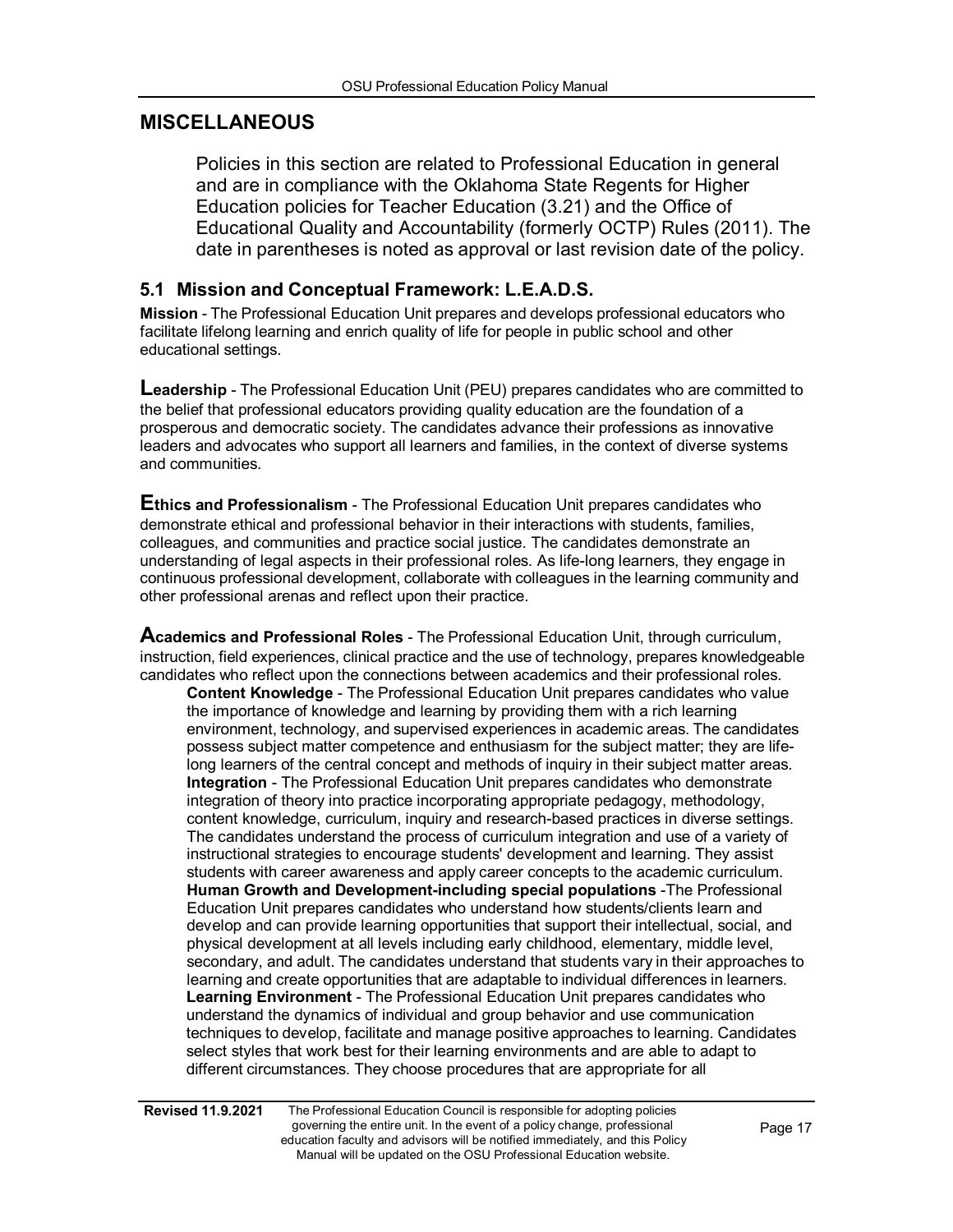students/clients including those with diverse backgrounds, with exceptionalities, and English language learners.

**Technology** - The Professional Education Unit prepares candidates who understand technology as a complex integrated process for analyzing problems and devising, implementing, evaluating and managing solutions to those problems in situations in which learning is purposive and controlled. The candidates are able to use technology to help all students/clients learn by providing a conceptual understanding of how knowledge, skills and dispositions related to education and information technology and instructional technology are integrated throughout the curriculum, instruction, field experiences, clinical practices, assessments and evaluations.

**Teaching/Professional Practice and Assessment** - The Professional Education Unit prepares candidates who use best practices to create learning environments and instructional opportunities based upon Oklahoma and national standards that lead to student learning and development. Candidates understand and use a variety of assessment strategies to evaluate and modify the teaching/learning process to ensure the continuous intellectual, social, and physical development of learners. They demonstrate reflective practice.

**Diversity** - The Professional Education Unit prepares candidates who believe everyone deserves the opportunity to learn and can learn; they possess knowledge, skills, and dispositions to serve as effective professionals who understand and meet the needs of a diverse society. Candidates provide evidence of understanding of differences including age, gender, ethnicity, culture, socio-economic status, and intellectual, physical, and language abilities.

**Service Orientation/Community Outreach** - The Professional Education Unit prepares candidates who value and engage in service and meaningful involvement of the learners/clients, their families and communities. Candidates engage in result oriented service to address economic, educational, public safety, environmental, and other human needs.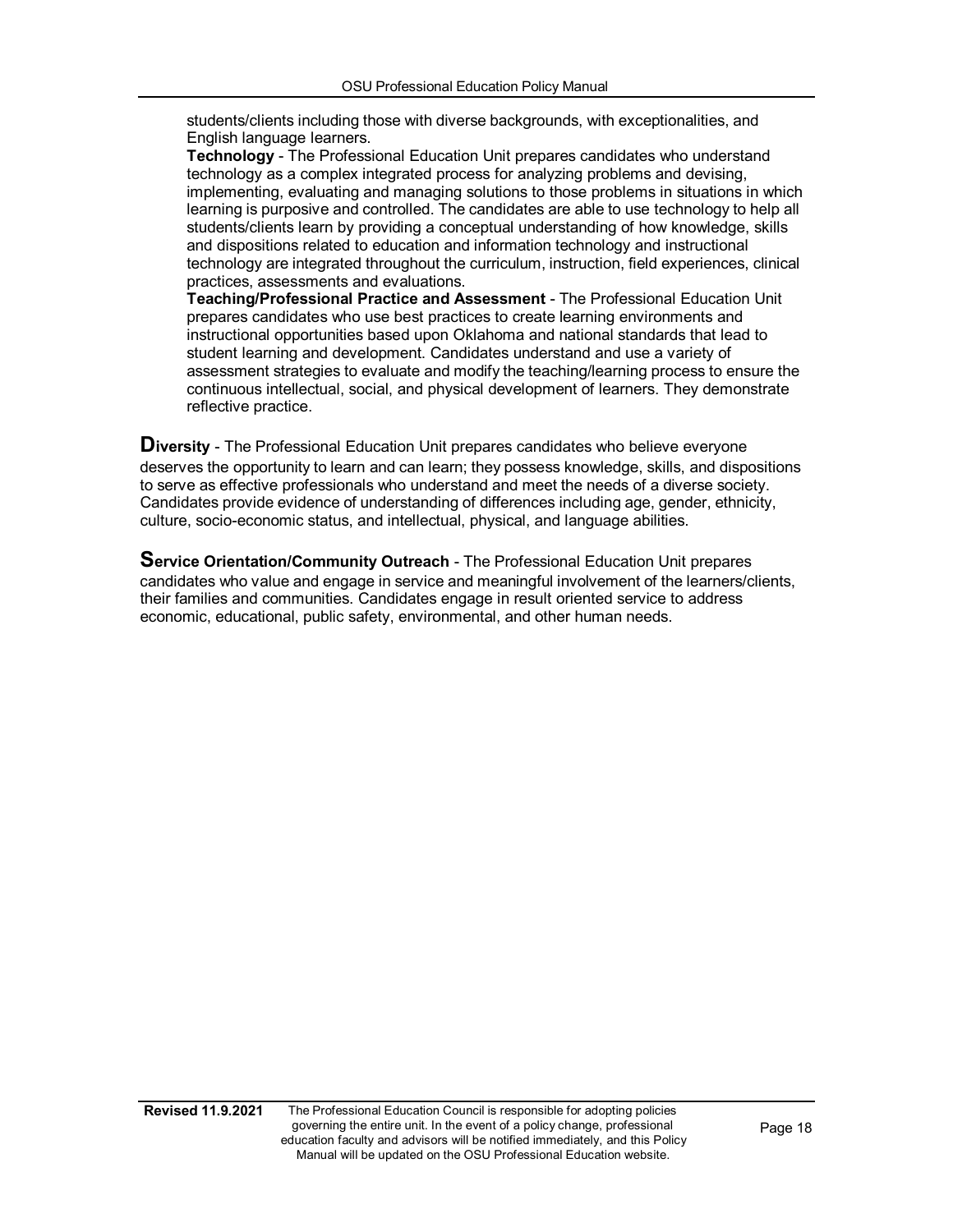# <span id="page-18-0"></span>**5.2 Student Appeal Form (Updated 8/11/2020)**

The following form was approved for use.

#### **INSTRUCTIONS FOR COMPLETING AND PROCESSING THE PROFESSIONAL EDUCATION APPEAL FORM**

Candidates occasionally encounter circumstances which prevent them from moving forward in their program. Exceptions can sometimes be granted for these circumstances through a student appeal.

1. Types of Appeals

#### **a. Prerequisite for Admission or Admission to Professional Education**

- In requesting an appeal:
	- (1) Identify the deficiency(ies) that you have, and
	- (2) Describe in detail how and when you will remove the deficiency(ies). Failure to include this information will result in your appeal being denied.
- b. **Retention in Professional Education; Application for a Student Teaching Placement; Exit from Program; Failure to Receive an OSAT Score by the Deadline**

In requesting an appeal:

- (3) Identify the reasons for the appeal on the Professional Education Appeal Form. *Please note that an appeal will only be considered where extenuating circumstances exist.*
- (4) Your statement **must include a plan of action that would allow you to meet all Professional Education** requirements. Failure to include this information will result in your appeal being denied.

#### 2. Filing Appeals Process

a. It is the student's responsibility to complete the form and obtain the necessary signatures.

b. All appeals must be filed with the Certification Coordinator, 325L Willard. When possible the committee will meet prior to the beginning of the semester.

3. Official Notification of the Appeal Decision

You will be notified in writing of the Committee's decision regarding your appeal. This notification will be sent by the Office of Professional Education, generally within one week following the meeting of the committee. Your appeal may lead to a contractual agreement involving you, your department, and the Office of Professional Education.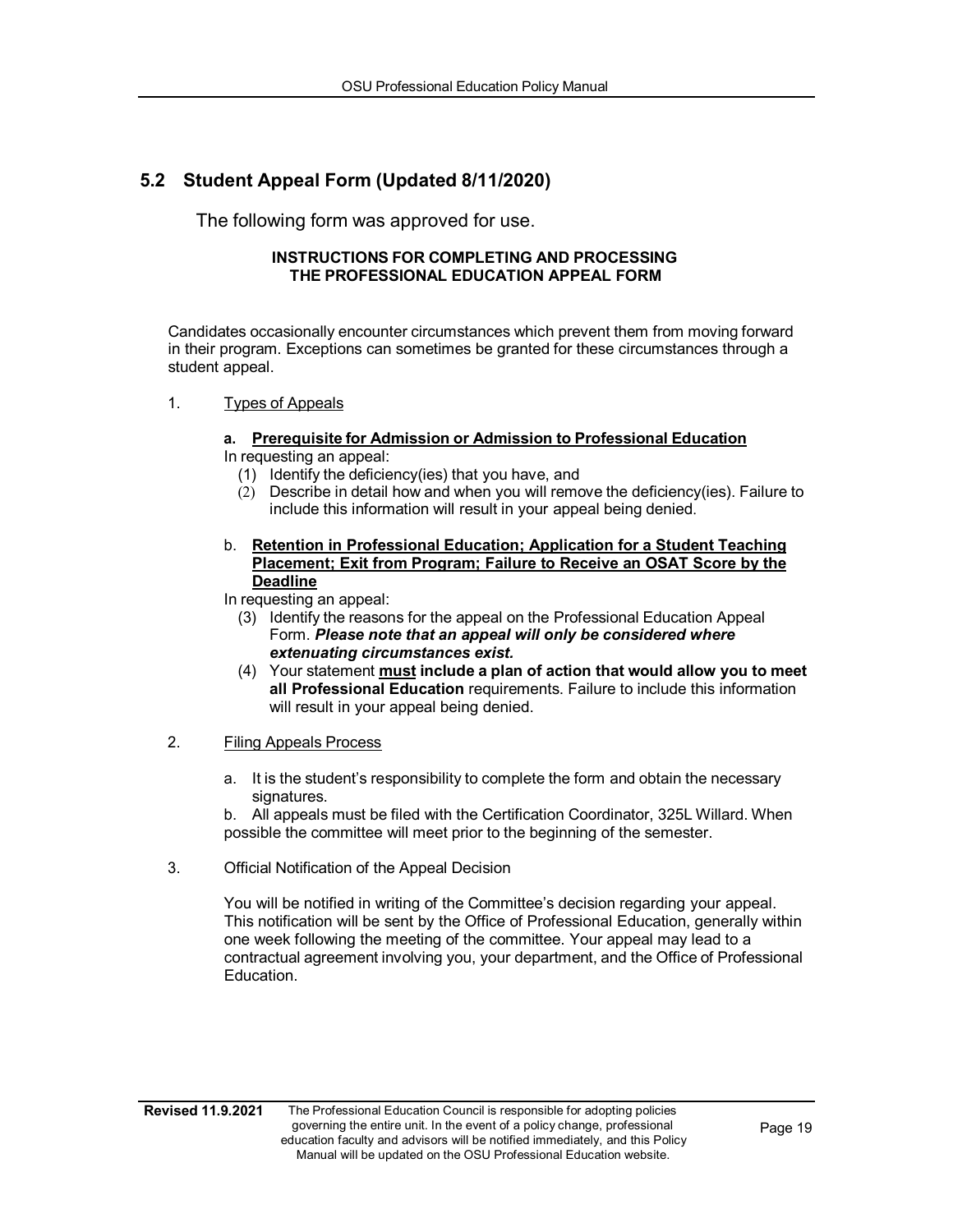#### **PROFESSIONAL EDUCATION APPEAL FORM**

|                                                                                                                                                                                                                                                          |                                                                                                                                                     | Date Appeal Filed__________________________    |  |  |  |  |  |  |
|----------------------------------------------------------------------------------------------------------------------------------------------------------------------------------------------------------------------------------------------------------|-----------------------------------------------------------------------------------------------------------------------------------------------------|------------------------------------------------|--|--|--|--|--|--|
| Residence where you can be contacted:                                                                                                                                                                                                                    |                                                                                                                                                     |                                                |  |  |  |  |  |  |
|                                                                                                                                                                                                                                                          |                                                                                                                                                     | Certification Area ___________________________ |  |  |  |  |  |  |
|                                                                                                                                                                                                                                                          | State________________Zip__________________Program Faculty Advisor__________________________________                                                 |                                                |  |  |  |  |  |  |
|                                                                                                                                                                                                                                                          | Telephone____________________________                                                                                                               | Classification: Soph Jr Sr<br>Gr               |  |  |  |  |  |  |
|                                                                                                                                                                                                                                                          |                                                                                                                                                     |                                                |  |  |  |  |  |  |
| Type of Appeal: Prerequisite for Admission to Professional Education<br>Admission to Professional Education <b>No. 1986</b> Retention in Professional Education<br>______Student Teaching    _________Exit from Program      ______OSAT<br>Deficiencies: |                                                                                                                                                     |                                                |  |  |  |  |  |  |
| Plan for Remediation:                                                                                                                                                                                                                                    |                                                                                                                                                     |                                                |  |  |  |  |  |  |
| Supporting documentation or additional information may be attached to this form.                                                                                                                                                                         |                                                                                                                                                     |                                                |  |  |  |  |  |  |
|                                                                                                                                                                                                                                                          |                                                                                                                                                     | Student's Signature                            |  |  |  |  |  |  |
|                                                                                                                                                                                                                                                          |                                                                                                                                                     |                                                |  |  |  |  |  |  |
|                                                                                                                                                                                                                                                          | I support appeal _____I do not Support appeal______________<br>Department Head                                                                      | Date                                           |  |  |  |  |  |  |
| LACK OF SUPPORT DOES NOT JEOPARDIZE THE STUDENT'S RIGHT TO APPEAL.                                                                                                                                                                                       |                                                                                                                                                     |                                                |  |  |  |  |  |  |
|                                                                                                                                                                                                                                                          | Received by: Necessary Received by:<br>Date: ________________________                                                                               |                                                |  |  |  |  |  |  |
| <b>Committee Action:</b>                                                                                                                                                                                                                                 | _____________Approved      _________                                                                                                                | Denied                                         |  |  |  |  |  |  |
| Revised April, 2016                                                                                                                                                                                                                                      |                                                                                                                                                     |                                                |  |  |  |  |  |  |
| <b>Revised 11.9.2021</b>                                                                                                                                                                                                                                 | The Professional Education Council is responsible for adopting policies<br>governing the entire unit. In the event of a policy change, professional | Page 20                                        |  |  |  |  |  |  |

education faculty and advisors will be notified immediately, and this Policy Manual will be updated on the OSU Professional Education website.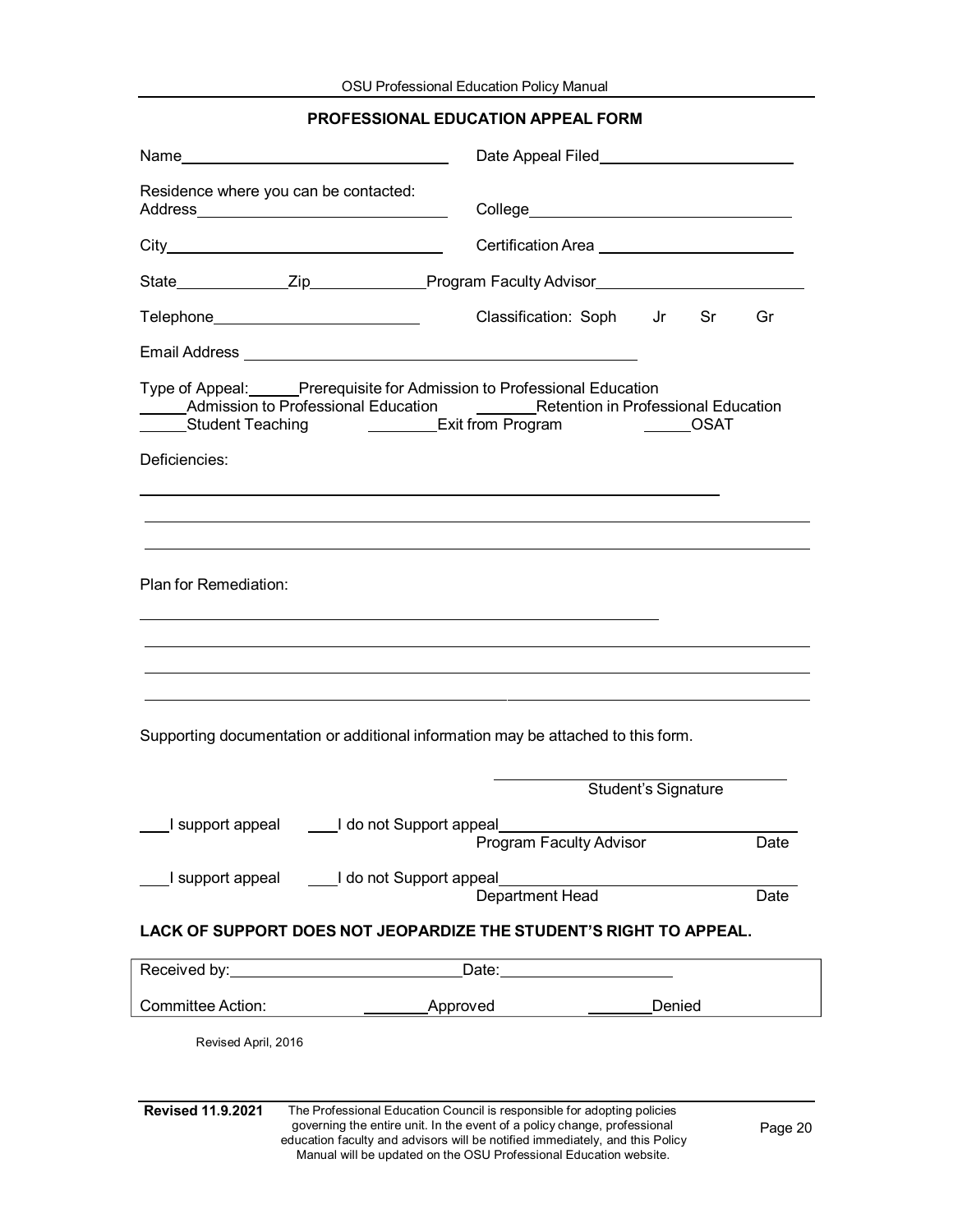| <b>Professional Education Appeal</b><br><b>Committee Information</b> |                                            |
|----------------------------------------------------------------------|--------------------------------------------|
|                                                                      |                                            |
|                                                                      |                                            |
| Date of Declaration/Matriculation ________________                   |                                            |
| Date of Admission (if applicable) ________________                   |                                            |
| Current Overall GPA <b>Current Overall CPA</b>                       | OGET Score____________Date Passed ________ |
| Specialization GPA                                                   | OSAT Scores _______Date Passed ___________ |
| Professional Ed GPA ______________                                   |                                            |
|                                                                      |                                            |
| Orientation to Teacher Education                                     | Course____________Grade _________          |
| Lab and Clinical Experiences Course____________Grade __________      |                                            |
| Additional Information:                                              |                                            |

Committee Recommendation: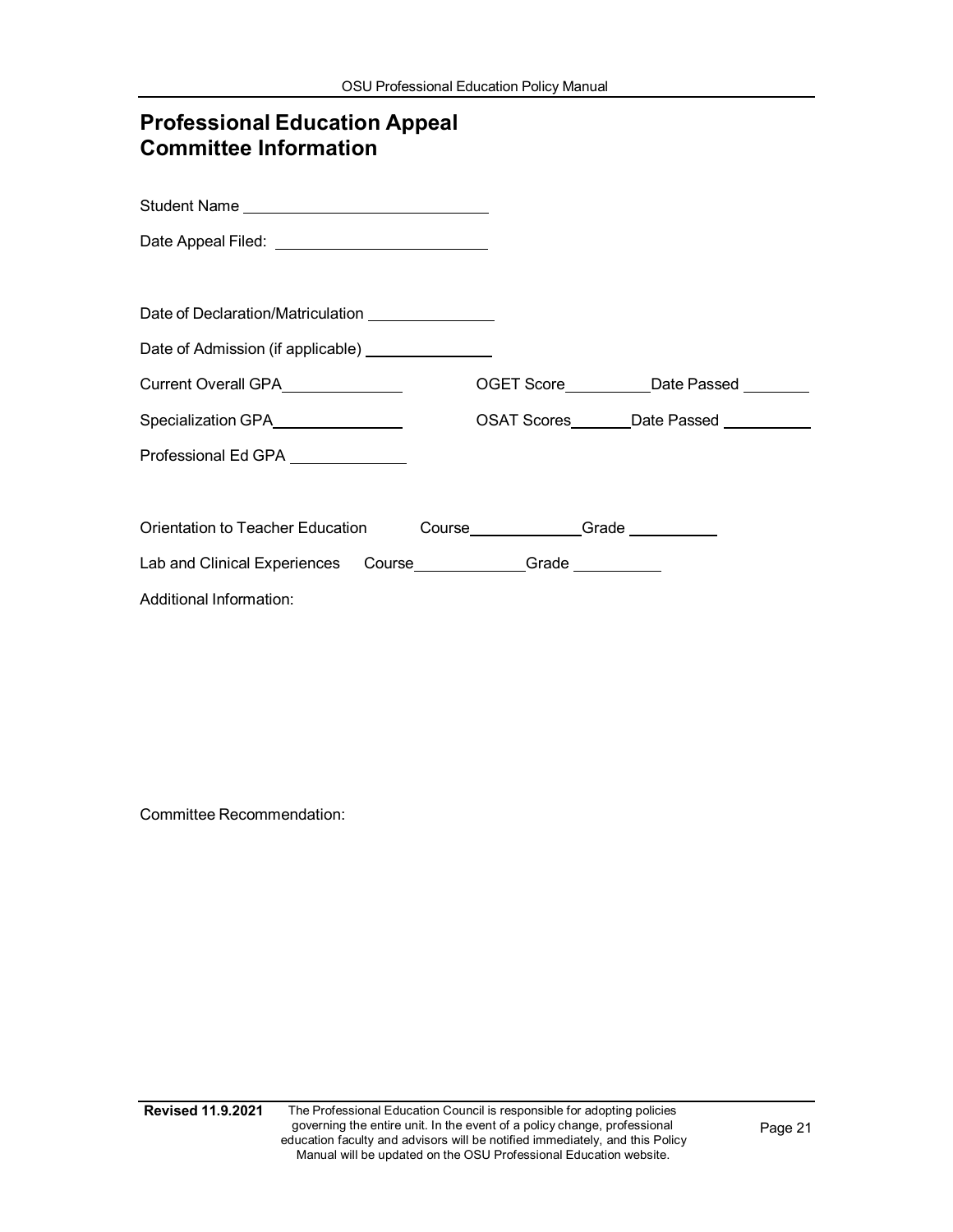#### <span id="page-21-0"></span>**5.3 Dispositions (04/12/17)**

PEU will measure an array of professional dispositions as required by CAEP including but not limited to professionalism, advocacy, respect for diversity, professional growth, commitment to student learning, and ethics. These dispositions will be assessed multiple times in each program. Individual programs may identify and assess additional dispositions as desired or mandated by their respective SPAs, but the PEU as a whole will address a collaboratively created set of dispositions across programs as a unit-wide assessment. Dispositional concerns can affect candidate's ability to be placed. As a professional program, placement in school or community partner settings is not guaranteed.

# **5.4 Portfolio (09/16/1998; revised 08/11/2020)**

A professional portfolio documents the candidates' accomplishments, learning, and strengths related to the competencies, standards, and is required for all certification areas, initial and advanced, in order to collect and analyze data for program evaluation and improvement as well as individual candidate assessment.

The Professional Education Portfolio serves important purposes for these audiences/ stakeholders:

1. For candidates to compile records of development and improvement of talents, skills, experiences, and professional growth toward mastery of PEU Core Values (L.E.A.D.S.) and The Interstate Teacher Assessment and Support Consortium Standards (InTASC) adopted by the OEQA and the State Department of Education (SDE) as the Oklahoma General Competencies for Teacher Education, and appropriate specialized professional associations. Note: Please see Appendix A for a crosswalk of L.E.A.D.S. and InTASC.

2. For PEU faculty and external reviewers to monitor candidates' professional development through an authentic assessment and to provide timely feedback. To facilitate portfolio processes for candidate certification and institution accreditation, all candidates complete their portfolio using a web-based tool (http://livetext.com). Account access can be purchased online or through the OSU Bookstore within specific courses.

#### 3. Steps in Developing a Professional Portfolio

1. Collecting, categorizing, and annotating potential evidences of your understanding and ability

- 2. Selecting the best evidences of your understanding and abilities
- 3. Reflecting on your selections
- 4. Presenting your portfolio for external review

#### **Specific Instructions for Initial Programs**

Candidates will complete their OSU PEU portfolios using LiveText Standard Edition (http://livetext.com), an online electronic portfolio development and management system. Candidates subscribe to a seven-year license that includes unlimited online storage space; support documents and videos; and an optional educational video library. Each initial certification program with the exception of Agriculture Education and Early Childhood Education uses the same LiveText template with detailed instructions for completion of the portfolio embedded in the template. Agriculture Education and Early Childhood Education have their own templates identified by the program. You'll have an opportunity to review the template for your portfolio at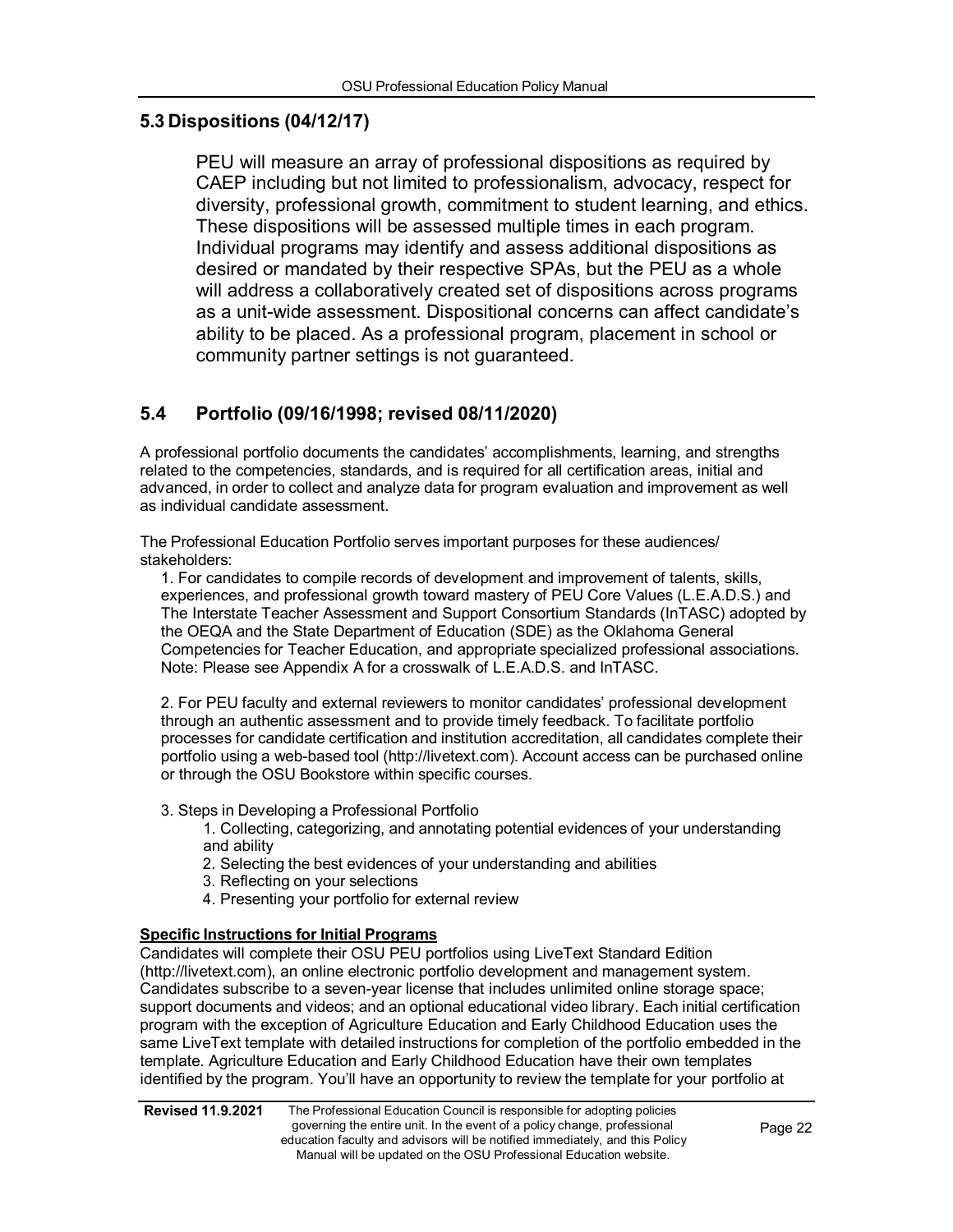your help session. Program area faculty work with the Certification Coordinator to schedule help sessions to support you in this process.

The assessment rubric used for each of the portfolio submissions is standardized across all initial certification programs in the PEU for critical data collection and analysis across all programs for unit accreditation. Candidates submit their portfolio for review at three checkpoints -- Submission I, Submission II, and Submission III -- within LiveText, and the rubric and reviewers' comments can be accessed in LiveText by the candidate. Record of each candidate's portfolio scores are maintained in the OSU PEU assessment database. If the reviewed portfolio does not "Meet or Exceed the Standard" and has a "1" or "POI" (Plan of Improvement) by the published deadline for that semester, the candidate's progression through the certification program may be delayed or terminated. Rubrics for each portfolio submission are available in in the PEU Student Handbook, and deadlines will be published on our website for each semester: <http://education.okstate.edu/peu/portfolio>

#### **Resolution passed by the OSU Professional Education Council**

Checkpoint 1: Application for Admission to Professional Education. Students should begin these processes with the first professional education course taken.

Checkpoint 2: Prior to placement for student teaching.

Checkpoint 3: At the point of recommendation for Licensure (completed during student teaching semester and successfully submitted before OSU can recommend for licensure).